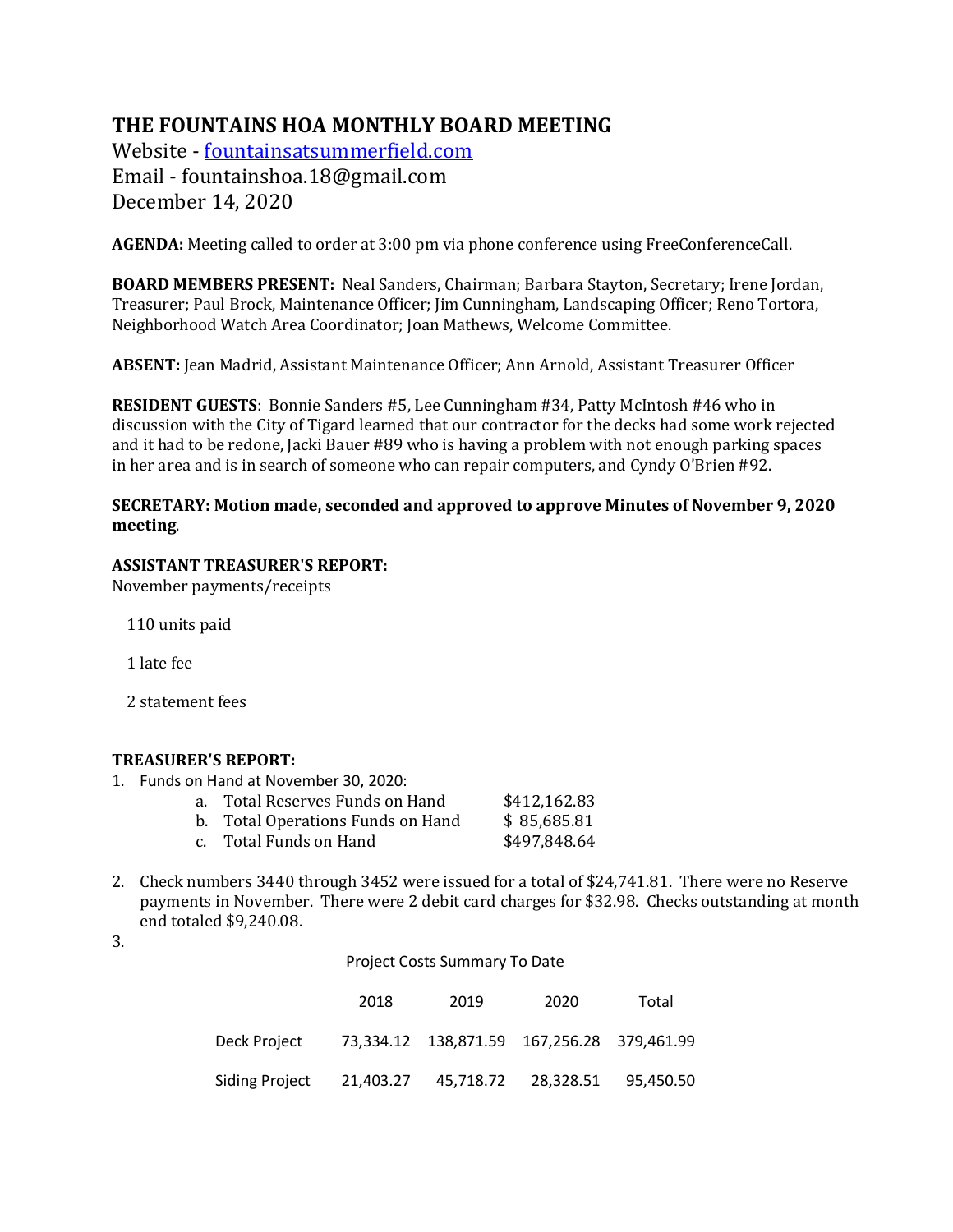#### **Motion made, seconded and approved to accept Treasurer's report.**

**The 2021 Budget** was discussed at the last Board meeting and also at a Question/Answer Session with interested residents on November  $16<sup>th</sup>$ . The final budget was emailed to all board member prior to this meeting that will require an increase in the monthly assessment for 2021 from \$355 a month to \$385 a month. Irene Jordan made a motion to accept the 2021 Budget. The motion was seconded and approved.

A letter will be sent out explaining the increase in the monthly assessment with a copy of the 2021 Operating Budget and the 2021 Reserve Budget on Tuesday, December 15, 2021.

**COMMUNICATIONS:** One unit #73 is sale pending scheduled to close on 12/21. Two vacant units  $(427$ and  $443)$  will be put up for sale in the new year.

**NEIGHBORHOOD WATCH:** Reno Tortora reported that Nancy Schade will take over from Fran Rieder as Block Captain for Units 103-110.

**LANDSCAPE:** Jim Cunningham reported that Brightview Landscaping is working under the winter schedule focused on pruning, leaf removal and periodic lawn mowing. The fountains have been turned off until leaf removal is completed to prevent damage to the pump systems.

Treecology will be removing a dead pine tree and birch tree from the upper west corner of the property on  $12/24/20$ .

No major landscaping projects are scheduled until spring

**MAINTENANCE:** Paul Brock reported that Summit Pest Management is currently treating Building 15483 for squirrel infestation. The squirrels are entering the attic through a breach above the entryway for Units  $41 - 44$ . The cost for this single mitigation was \$540.

These small gaps (breaches) in the siding above our entryways that lead into the attics have developed as our buildings have aged; they are not intended as ventilation. Summit will seal these gaps above all of our entryways for \$50.00 per gap (Two or three have already been done.)

### A motion was made and seconded to hire Summit Pest Control to seal the gaps above the remaining building entrances for a cost of \$1400. Motion was approved.

Paul also reported that OneWay Quality Construction has replaced a section of rain leader pipe beside the southwest corner of Garage 81 and better lighting is now available in the shed.

#### **UNFINISHED BUSINESS: None**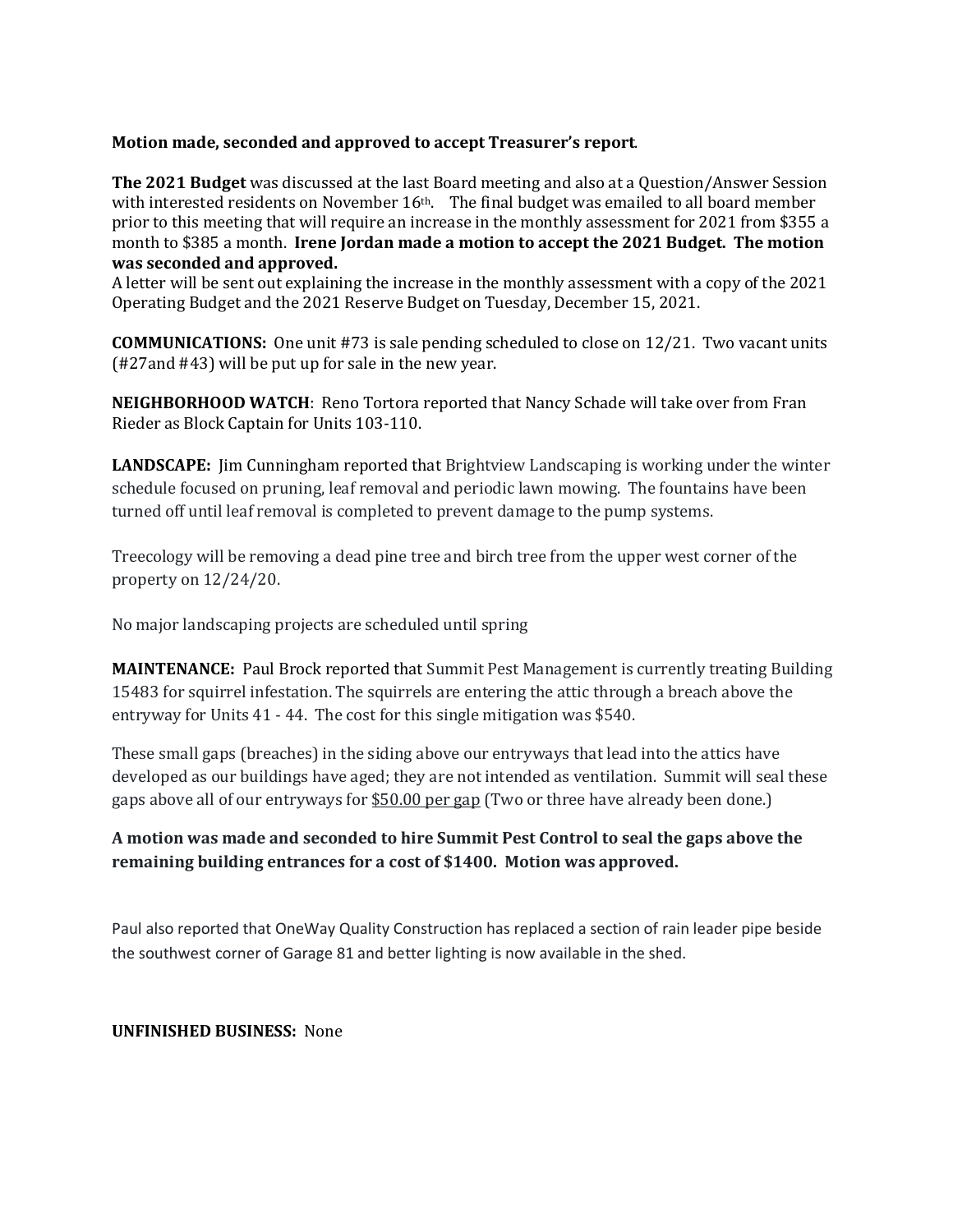**NEW BUSINESS:** As this is Neal Sanders last Board Meeting as Chair he read the following statement:

As of January 1, 2021, my term as a member of the Fountains Board of Director is up and I will not be serving any more as Chairman of the board. I have served for two years, finishing the term of Glen Jay and after that I served my three-year term for a total of 5 years. I have appreciated very much the *people that have been working on the board with me for the 5 years. Barbara Stayton and Irene Jordan, Jean Madrid, Ann Arnold and Joan Matthews. My good wife, Bonnie has also served on the board.* People that have come on the board more recently are Paul Brock, Reno Tortora, Jim *Cunningham, David Smith and Bob Hausserman. I have had two other secretaries during my term, Clare Engle and Nancy Schade. Maryann Smith was landscape officer for years. Thank you all very much* for serving and helping to keep the Fountains a great place to live. I have mentioned in Annual and Town Hall meetings that I have helped out on a lot of boards in my lifetime and without question, the Fountains HOA board is the hardest working, most responsive board that I have ever worked on.

A lot of the block captains that are serving now working at their jobs when I started, Many thanks to *them.* Thanks to all of you for serving and I'm certain that however the new board chooses to function *that* it will be for the best interest of the residents of the Fountains. Many of the residents that are here now have served on the board in previous years and have done an excellent job. Others that are new *here now and will move in in the future and will serve on our boards in the years to come. Condo living is just that way. Thanks again to all.* 

In response to Neal's announcement Barbara Stayton read the following: Neal has led the Fountains *HOA* Board for the past 5 years with distinction. During his time as leader he has overseen the deck *project, renovations to the landscaping, and the constant attention that must be paid to our ageing buildings. He has listened to residents' concerns and suggestions. And in one instance, he patiently listened to unfounded complaints and criticisms with respect and an open mind. His leadership has been the gold standard in showing respect and striving for consensus even when challenged and harassed.* He has fostered a cooperative spirit among the vast majority of our residents who have recognized this and willingly volunteered to help. Neal's presence on the board will be missed.

*My* hope is that he will remember the praise and appreciation of the many Fountains residents rather *than the negativity and lies of the few.* 

**NEXT MEETING:** January 11, 2021 at 3:00 PM. The meeting will take place via teleconference.

**MEETING ADJOURNED:** Motion was made, seconded and approved to adjourn at 3:45 PM. Respectfully submitted, Barbara Stayton, Secretary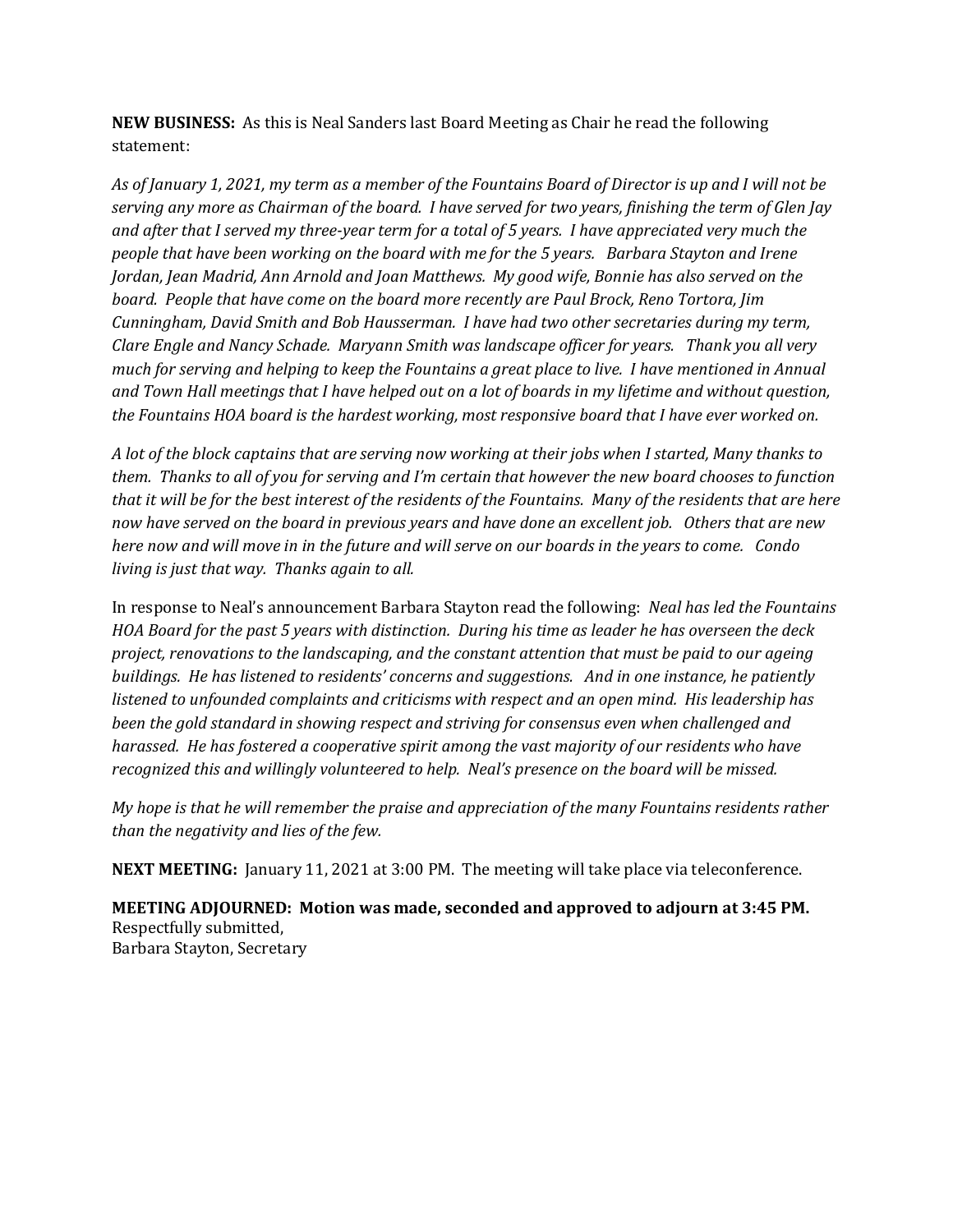### **THE FOUNTAINS HOA MONTHLY BOARD MEETING**

Website - fountainsatsummerfield.com Email - fountainshoa.18@gmail.com November 9, 2020

**AGENDA:** Meeting called to order at 3:00 pm via phone conference using FreeConferenceCall.

**BOARD MEMBERS PRESENT:** Neal Sanders, Chairman; Barbara Stayton, Secretary; Irene Jordan, Treasurer; Ann Arnold, Assistant Treasurer Officer; Paul Brock, Maintenance Officer; Jim Cunningham, Landscaping Officer; Bonnie Sanders, Neighborhood Watch Area Coordinator; Joan Mathews, Welcome Committee.

**ABSENT:** Jean Madrid, Assistant Maintenance Officer

**RESIDENT GUESTS**: Patricia Goytia #16, Reno Tortora #48, Patty McIntosh #46, and Cyndy O'Brien #92 who commented that plantings are needed to hold the dirt and keep it from sliding into the French Drain near the entrance to 15437. She also thanked Neal Sanders, Paul Brock and Jim Cunningham for their help with different issues.

**SECRETARY: Motion made, seconded and approved to accept Minutes of October 12, 2020 meeting**.

### **ASSISTANT TREASURER'S REPORT**

October payments/receipts

110 units paid

1 late fee

1 transfer fee

3 statement fees

1 new owner fee

### **TREASURER'S REPORT**

- 4. Funds on Hand at October 31, 2020:
	- a. Total Reserves Funds on Hand \$413,987.04
	- b. Total Operations Funds on Hand  $\lessgtr$  66,849.05
	- c. Total Funds on Hand \$480,836.09
- 5. Check numbers 3422 through 3439 were issued for a total of \$37,284.94. Total Reserve payments were \$16,395.14. There were 2 debit card charges for \$306.15.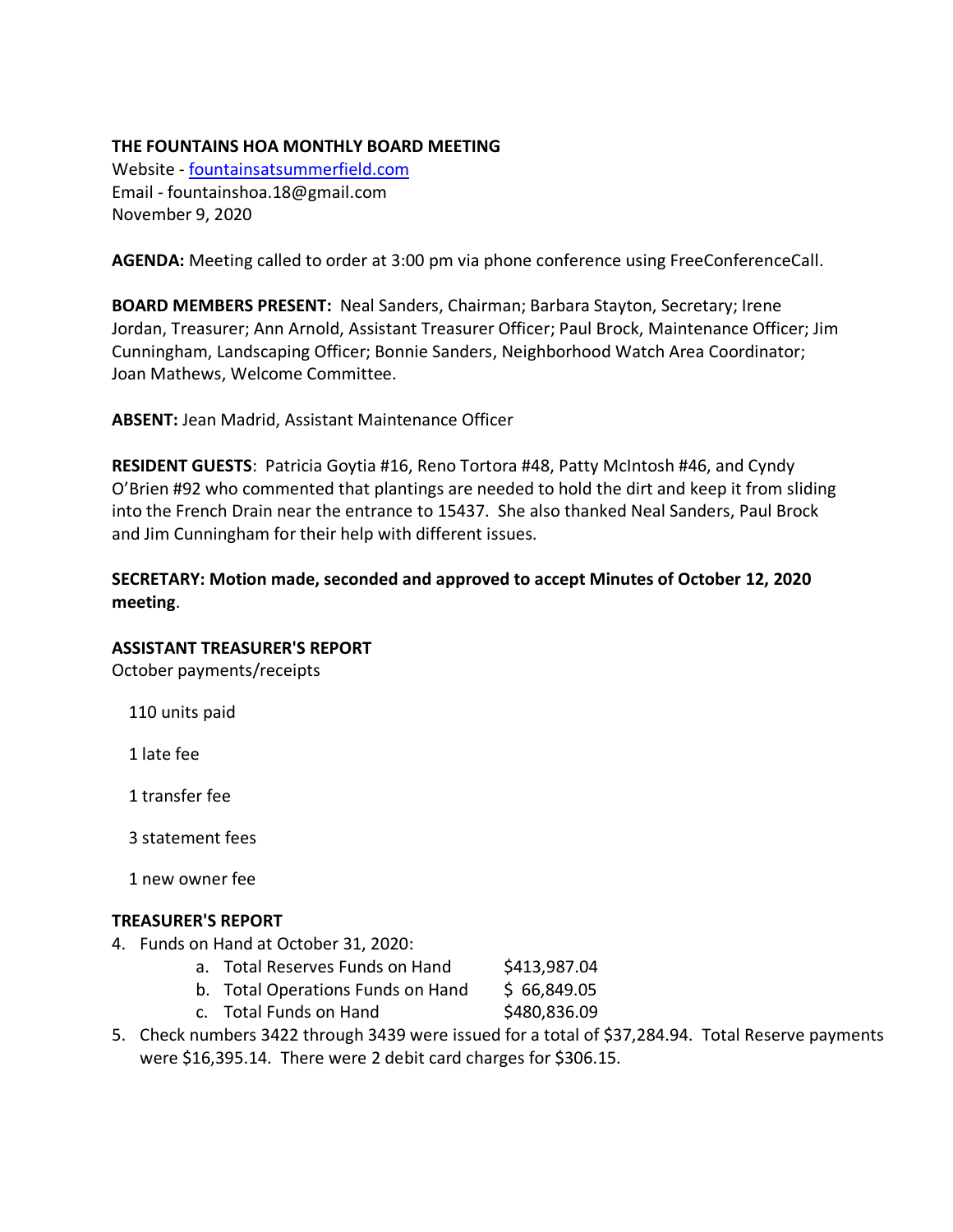- 6. There will be a budget question/answer session open to residents on Monday, November 16, 2020 at 3:00 via FreeConferenceCall. A notice will be sent out with a copy of the working 2021 budget.
- 7. A Washington Federal CD matured on October 24 and was rolled over into a 7-month CD. The new maturity date will be May 25, 2021. CD rates are extremely low and the hope is the rates will increase next year.
- 8.

Project Costs Summary To Date

|                                                         | 2018 | 2019 | 2020 | Total |
|---------------------------------------------------------|------|------|------|-------|
| Deck Project 73,334.12 138,871.59 167,256.28 379,461.99 |      |      |      |       |
| Siding Project 21,403.27 45,718.72 28,328.51 95,450.50  |      |      |      |       |

### **Motion made, seconded and approved to accept Treasurer's report**.

**COMMUNICATIONS:** So far this year 8 units have sold. Currently we have one unit Sale Pending and 3 additional units For Sale.

**NEIGHBORHOOD WATCH:** Bonnie Sanders announced that Fran Rieder, Block Captain for Units 103-110 is resigning and a replacement will be needed. She also announced that Natalie Horne is taking on the responsibility of Block Captain for units 1-14. Bonnie is resigning as Area Coordinator for The Fountains. Her excellent work in this job is much appreciated. She has brought much needed organization to the files.

**LANDSCAPE:** Jim Cunningham Landscape Officer reported the mature landscaping of the complex is in very good shape. However, as we move forward we will need to address a 4 to 5 year plan for the removal and replacement of mature landscape which is declining or oversized.

Brightview Landscaping has begun the winter mowing schedule, turned off and winterized the irrigation system, and begun pruning and leaf removal. The fountains have been turned off until leaf removal is completed to prevent damage to the pump systems. Brightview has removed the Pyracantha bush that impedes the entrance of units #27 thru #30. Brightview does not deadhead Rhododendrons. However, unit owners may deadhead bushes around their unit.

Treecology will be removing a dead pine tree and birch tree from the upper west corner of the property on 12/24/20. Treecology has provided a 3-year plan for the pruning and maintenance of the large mature trees on the property with those estimated costs used for annual budgeting.

Applying mulch to the entire 10-acre complex, Is estimated to cost \$40,000. Mulching is more about aesthetics than weed control that requires the placement of a weed screen under the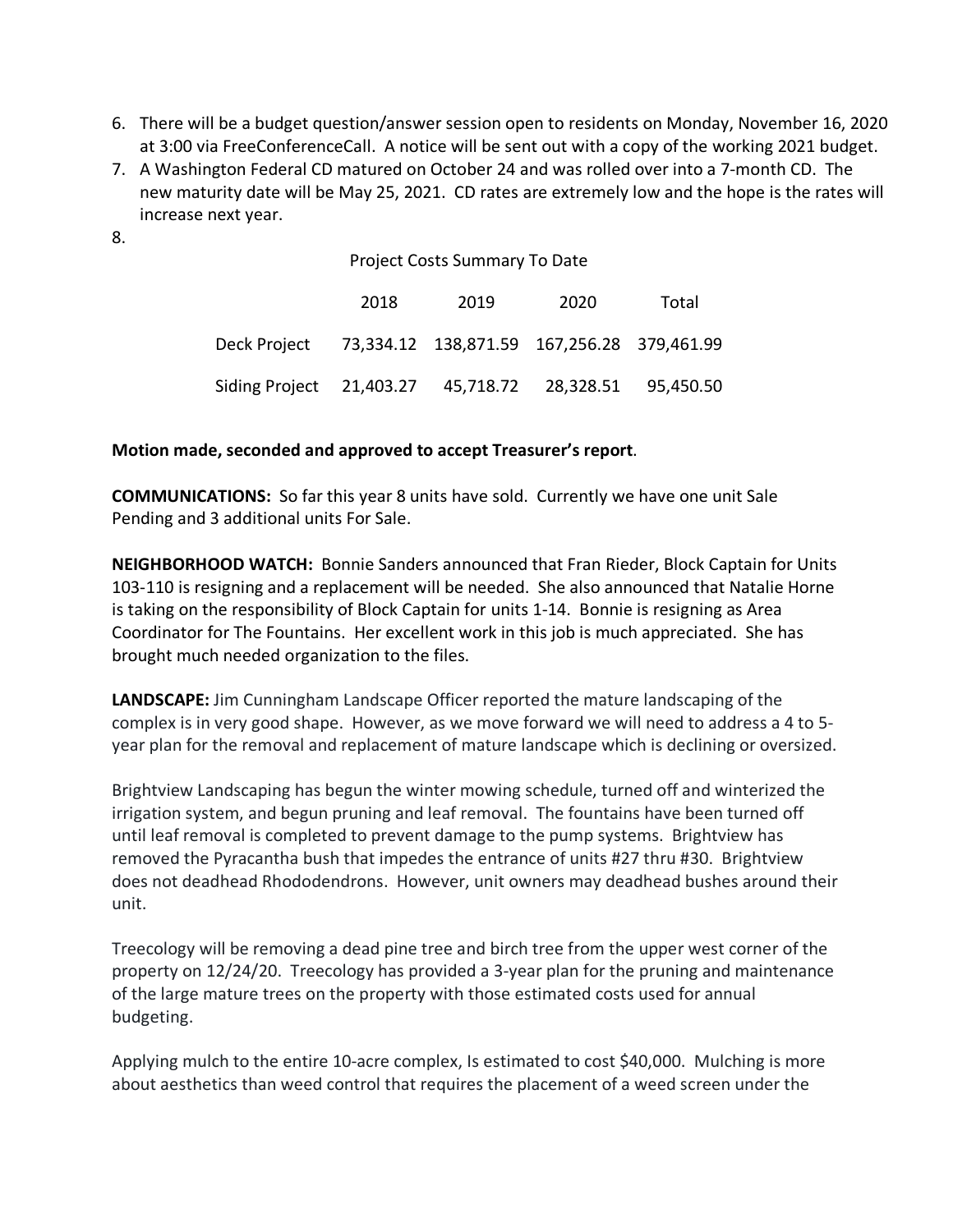mulch adding to the cost. As an alternative, Jim is recommending to the board the planting of ground covers, perennial flowering plants and small shrubs in bare areas.

**MAINTENANCE:** In October, two members of the maintenance committee inspected all hose bibb covers around the complex. We replaced the hose bibb covers at eight sites. At these eight sites, the styrofoam insulation inside the hose bibb cover had deteriorated, or the hose bibb cover was missing altogether. During the inspection two hose bibbs were discovered to be leaking slightly. These two hose bibbs will be repaired this week by HOA Services.

The City of Tigard Public Works Officer, Sam Morrison, met with Paul Brock, Maintenance Officer, advising him about the proper way to use our angle stop wrench at the 12 water shutoff sites around the Fountains. Each of the 12 sites is located beside a water meter on the city's side of the flow. Sam also recommended a type of wrench which might be easier to use on our angle stop valves. Sam said that we are encouraged to shut off water to a building only during a serious emergency. Wrenches will be purchased and stored in the shed. Paul will select some volunteers on how to use them, and he will include complete instructions for their use on the document that lists the location of the 12 Water Meters.

A substantial amount of regular maintenance is now being performed by the Fountains maintenance committee (Dave Smith, Bob Hausserman, Jean Madrid, and Paul Brock). Some of the regular maintenance performed by the maintenance committee includes touch up painting, new doorbell nameplates, lobby door lock maintenance, garage pedestrian doorknob and deadbolt maintenance, hose bibb maintenance, address sign maintenance (infrequent), and path lights bulb replacement.

In October, at the behest of one of our residents, the Code Compliance Department at the City of Tigard filed a complaint against the Fountains. The complaint was issued in regard to the excessive clutter of construction material on the landscape around Jon Erickson's staging area for the deck project. In the complaint, the city requested that Jon Erickson remove his construction material from the landscape and store it behind a screened area located beside his work shed before closing down for the season. Jon Erickson complied with the city's request. On November 3rd, photographic evidence of Jon Erickson's compliance was sent to the city, and the city closed the file on the complaint.

**UNFINISHED BUSINESS:** It appears that the restrictions on size of group meetings at the Clubhouse will continue into 2021. The Fountains Annual Meeting must be held sometime during the year, so our attorney recommends that we try to hold the meeting sometime in June 2021. The main purpose of the meeting will be to hold an election for the Board of Directors position that will be vacant. The 2020 Year End Financial reports will be sent out in late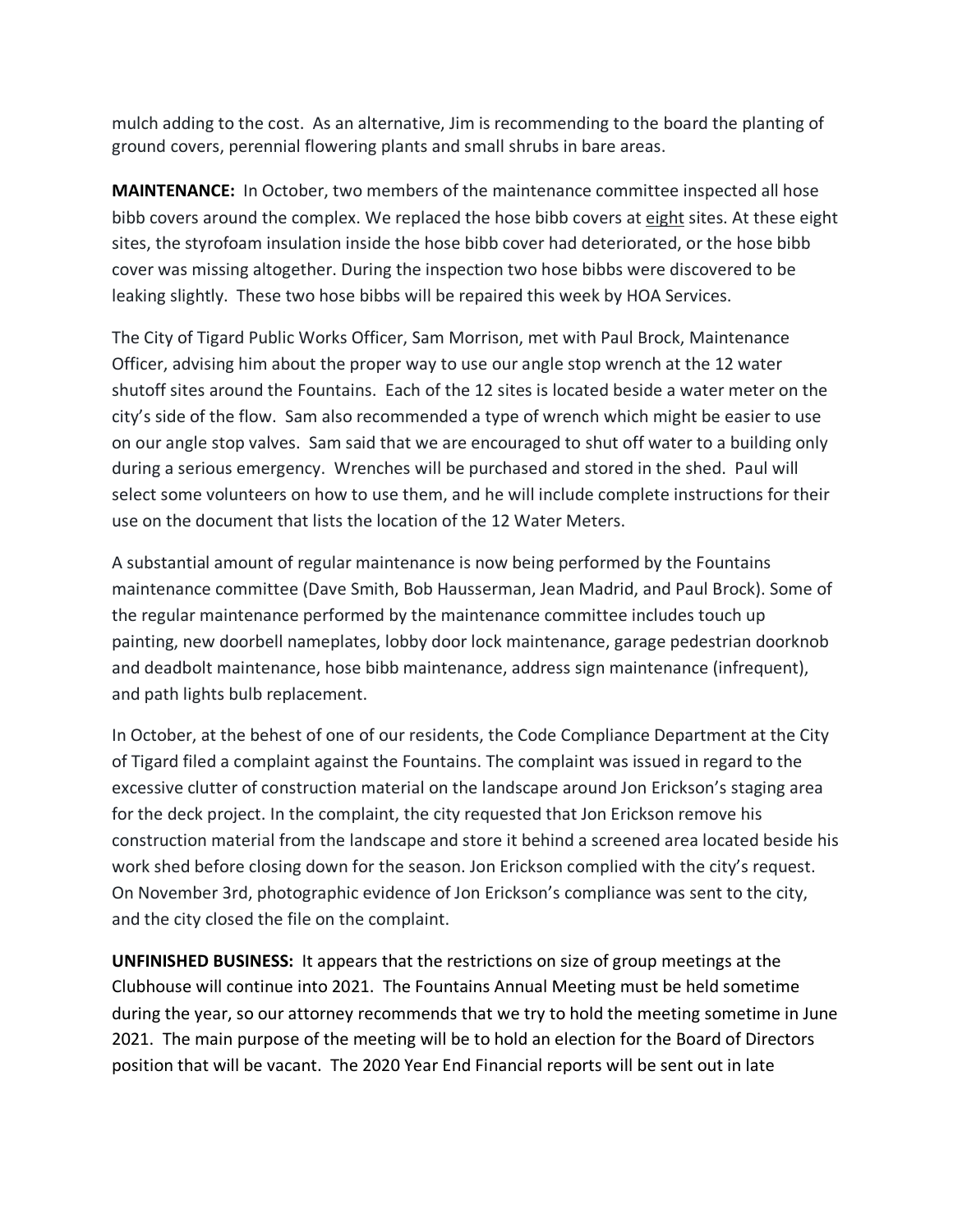January/early February of 2021 via email to residents with hard copies delivered to residents without emails.

**NEW BUSINESS: It was moved and seconded that Reno Tortora become the new Neighborhood Watch Area Coordinator for The Fountains. The motion passed.**

**NEXT MEETING:** December 14, 2020 at 3:00 PM. The meeting will take place via teleconference.

**MEETING ADJOURNED: Motion was made, seconded and approved to adjourn at 3:50 pm.**  Respectfully submitted, Barbara Stayton, Secretary

### **THE FOUNTAINS HOA MONTHLY BOARD MEETING**

Website - fountainsatsummerfield.com Email - fountainshoa.18@gmail.com October 12, 2020

**AGENDA:** Meeting called to order at 3:06 pm via phone conference using FreeConferenceCall. 

**BOARD MEMBERS PRESENT:** Neal Sanders, Chairman; Barbara Stayton, Secretary; Irene Jordan, Treasurer; Ann Arnold, Assistant Treasurer Officer; Paul Brock, Maintenance Officer; Jim Cunningham, Landscaping Officer

**ABSENT:** Jean Madrid, Assistant Maintenance Officer

**RESIDENT GUESTS:** Reno Tortora #48, Bonnie Sanders #5, Marcia Fleming (and her daughter Stephanie Randall) #94 - Marcia stated that she fell from her patio and needs replacement steps from the patio to the common area, Patty MacIntosh #46 - Patty asked who paid the deductible when the fire occurred in Unit 2, and Lorry Christian  $#67$  - Lorry complimented Jon Erickson on the efficient and timely deck repair and Bob Hausserman who replaced the lock on the entryway door.

**SECRETARY: Motion made, seconded and approved to accept Minutes of September 14, 2020 meeting**. There was no Board Meeting in July or August due to the pandemic restrictions. 

## **ASSISTANT TREASURER'S REPORT**

September 2020 payments/receipts 110 Units paid 1 Late fee 1 Transfer fee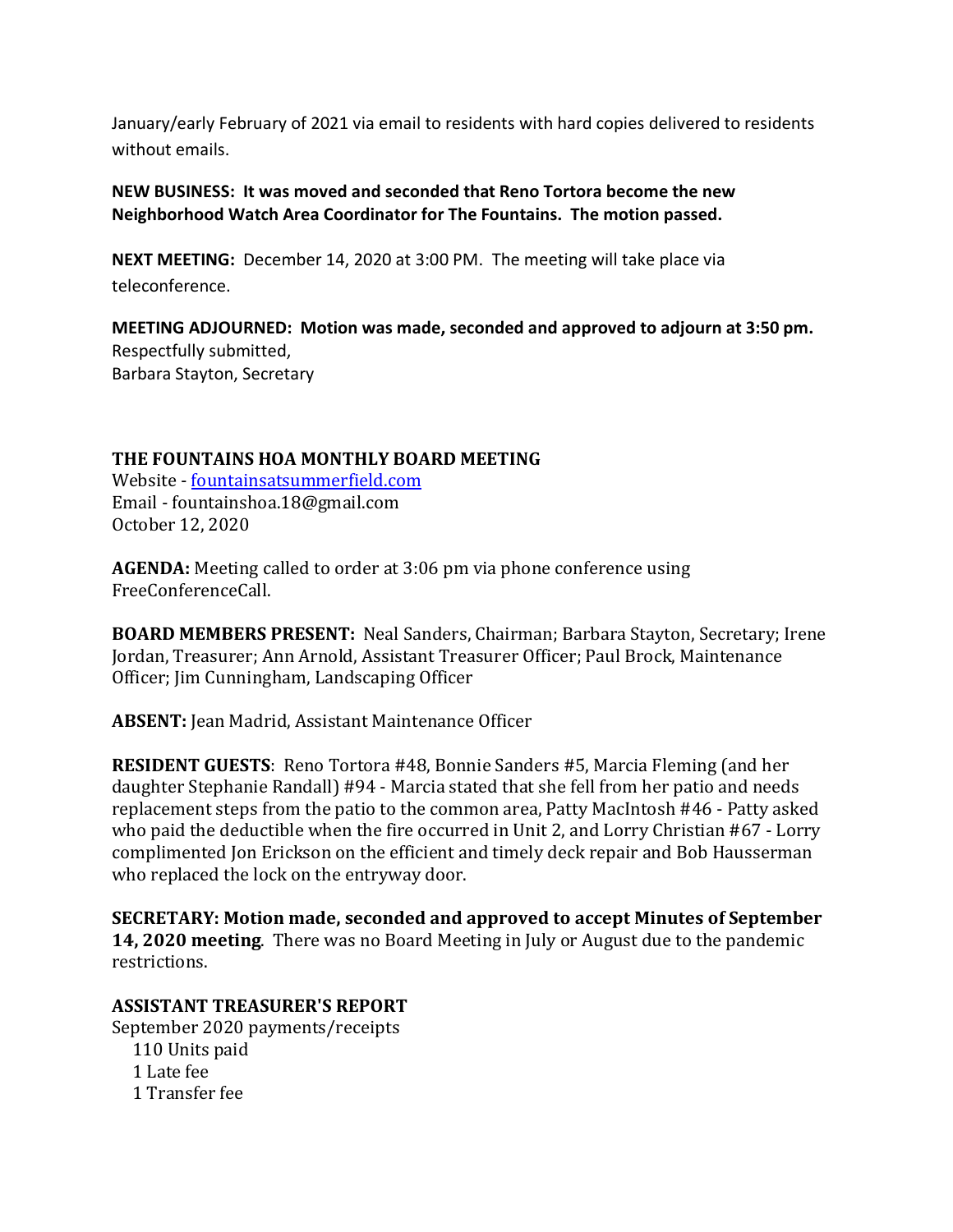3 Statement fees

1 New Owner fee

### **TREASURER'S REPORT:**

- 9. Funds on Hand at September 30, 2020:
	- a. Total Reserves Funds on Hand \$420,844.53
	- b. Total Operations Funds on Hand \$ 58,067.48
	- c. Total Funds on Hand \$478,912.01
- 10. Checks Issued:

Check numbers  $3411$  through  $3421$  were issued for a total of \$42,294.56. Total Reserve payments were \$16,395.14. There were 2 debit card charges for \$284.51. There was one EFT payment to Intuit for new checks for \$229.87.

- 11. Entering into the last quarter of the year starts a number of processes: (a) 2021 budget work begins towards the end of October. (b) Work will commence on the 2021 Reserve Study in early November. (c) Year-end work will start at the end of December.
- 12. A Washington Federal CD will mature on October 24. The value of the CD on 9/30 was \$26,410.39. Current yields are extremely low. Rates change daily. This CD can be renewed for 6 to 12 months when at the end, rates might be higher.
- 13. Project Costs:

|                                                         | <b>Project Costs Summary to Date</b> |      |      |       |  |
|---------------------------------------------------------|--------------------------------------|------|------|-------|--|
|                                                         | 2018                                 | 2019 | 2020 | Total |  |
| Deck Project 73,334.12 138,871.59 167,081.28 379,286.99 |                                      |      |      |       |  |
| Siding Project 21,403.27 45,718.72 17,685.84 84,807.83  |                                      |      |      |       |  |

### Motion made, seconded and approved to accept Treasurer's report.

**COMMUNICATIONS:** currently 2 units For Sale - #73 and #74. Unit #83 is sale pending with closing set for  $10/20/2020$ 

### **LANDSCAPE**

Jim Cunningham, the new Landscape Officer, thanked Reno Tortora for the great job he did while in charge of landscaping.

Brightview has been selected for a new 3 year contract. As we head into the fall and winter season Brightview will be gearing up for Leaves and Pruning summer growth.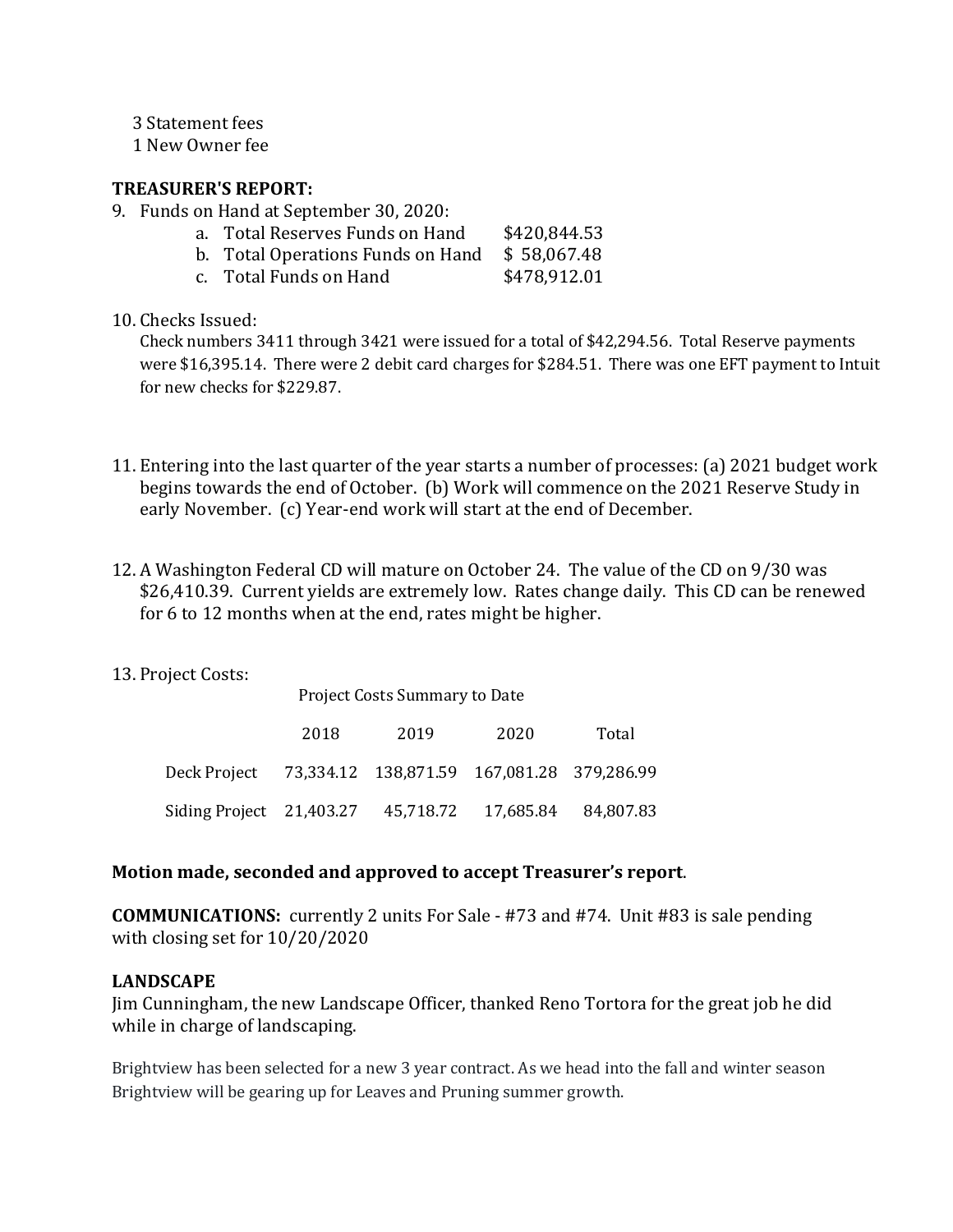The sprinkler system will be turned off and prepped for winter. And the fountains will be turned off to avoid clogging while the leaves are falling. The crew will begin their Winter schedule in November. 

Treecology will do a walk about on Oct 23 at 8:30 to assess the health of our trees. There are a number of trees which need to be removed and replaced due to disease "not treatable" and or dead. They will also be preparing a new 3-5 year plan for maintaining our trees moving forward.

As we begin the budgeting process for the 2021 Budget, we will be discussing the application of bark mulch and the cost of maintaining it from year to year.

### **MAINTENANCE**

On September 24th, One Way Quality Construction completed painting the north and east gables at the Fountains. This marks the completion of the entire siding project which began in 2018. It includes replacing siding with Hardiplank and painting. One Way left a supply of paint for touch up work.

Jon Erickson and his subcontractor Dave Smith are scheduled to complete the decks attached to Units 36 and 44 during the week of October 12th. After completing these decks, Jon and Dave will replace the warped Gabi posts on Deck 10 and complete some flashing work around the columns on Deck 51. All the work is to be completed by October 23rd. The remaining 10 decks are attached to Units  $18, 39, 55, 56, 59, 74, 77, 78, 80, 98,$  and will be completed during next year's season.

On September 30th, Dave Otis Masonry completed masonry repairs at 13 sites around the Fountains. 

On Wednesday, October 7th, Dave Smith and I reinstalled four repaired address signs around the Fountains. The repairs consisted of cleaning off the peeling letters and numerals and applying new letters and numerals to the acrylic sign boards. Fastsigns of Tigard performed the repairs at a cost of \$212.57.

Bob Hausserman, member of the Maintenance Committee, replaced the broken lock on the entry door for building  $15510$ , Units  $65 - 68$ .

### **UNFINISHED BUSINESS - None**

### **NEW BUSINESS**

The Annual Meeting to be held in 2021 will not be like those in the past. Due to COVID-19 large groups gathering indoors will probably not be taking place anytime soon. We are in touch with our Attorney, Stuart Cohen who will assist us in finding ways to accomplish the important tasks conducted at the Annual Meeting while remaining safe. More information to follow.

The 2021 Budget will be in the planning stage beginning at the end of the month. Virtual meetings will be planned to allow residents to ask questions and give input using teleconferencing. Notices of the meeting and copies of the draft budget will also be sent out.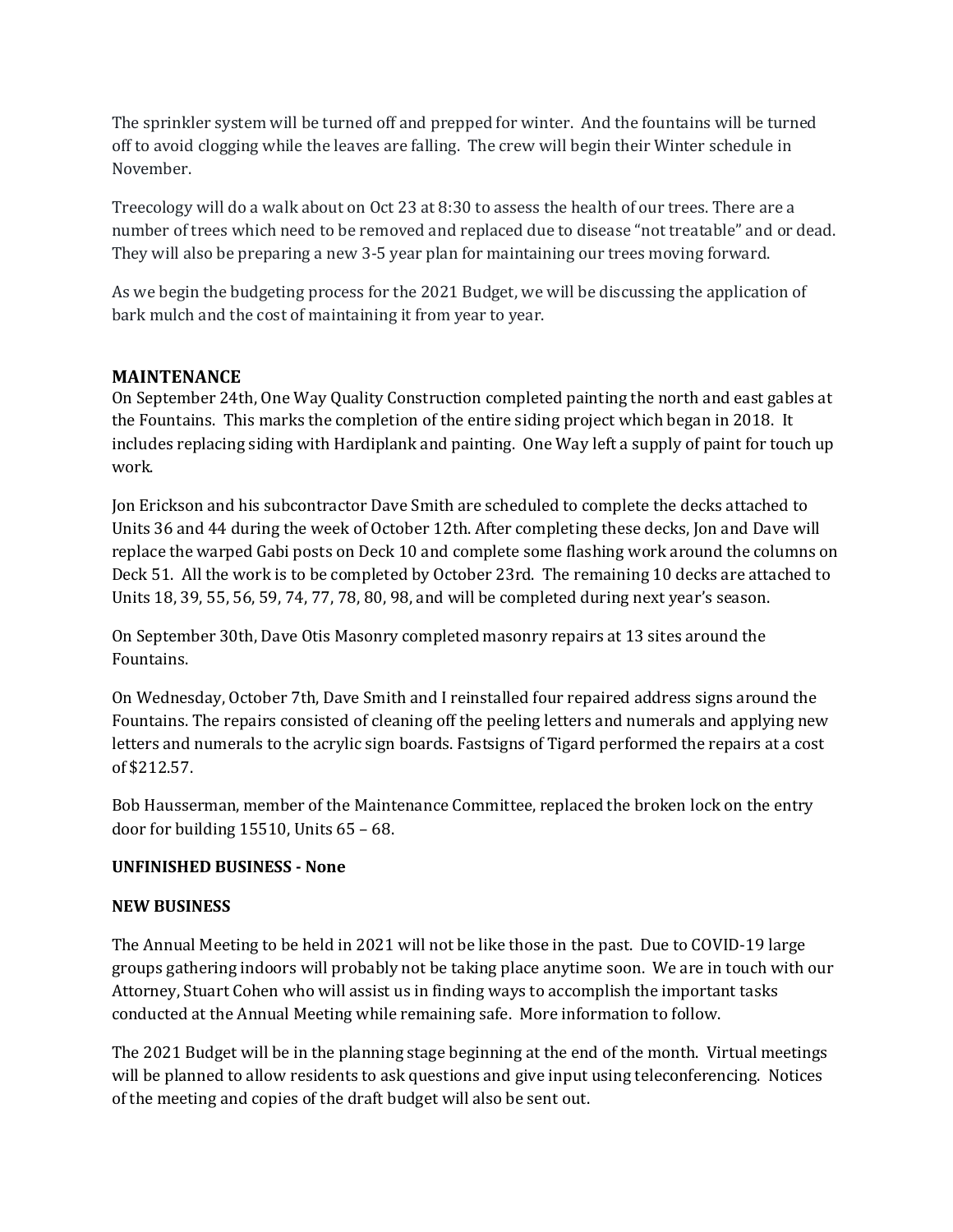**NEXT MEETING:** November 9, 2020 at 3:00 PM. The meeting will take place via teleconference.

### **MEETING ADJOURNED:** Motion was made, seconded and approved to adjourn at 3:45 **pm.**

Respectfully submitted, Barbara Stayton, Secretary

### **THE FOUNTAINS HOA MONTHLY BOARD MEETING**

Website - fountainsatsummerfield.com Email - fountainshoa.18@gmail.com September 14, 2020

**AGENDA:** Meeting called to order at 3:00 pm via phone conference using FreeConferenceCall.

**BOARD MEMBERS PRESENT:** Neal Sanders, Chairman; Barbara Stayton, Secretary; Irene Jordan, Treasurer; Ann Arnold, Assistant Treasurer Officer; Paul Brock, Maintenance Officer; Reno Tortora, Landscaping Officer

**ABSENT:** Jean Madrid, Assistant Maintenance Officer

**RESIDENT GUESTS:** Bonnie Sanders, Neighborhood Watch #5, Jim and Lee Cunningham #34, Jacki Bauer/Art Schmidt #89, Cyndy O'Brien #92, Virginia Kincaid #108, and Patty McIntosh #46 who asked for more information on where we (residents) get interiors paid for by the HOA.

**SECRETARY: Motion made, seconded and approved to accept Minutes of June 8, 2020 meeting**. There was no Board Meeting in July or August due to the pandemic restrictions.

# **ASSISTANT TREASURER'S REPORT**

June payments/receipts

110 units paid

2 late fees

2 transfer fees

2 statement fees

2 new owner fees

July payments/receipts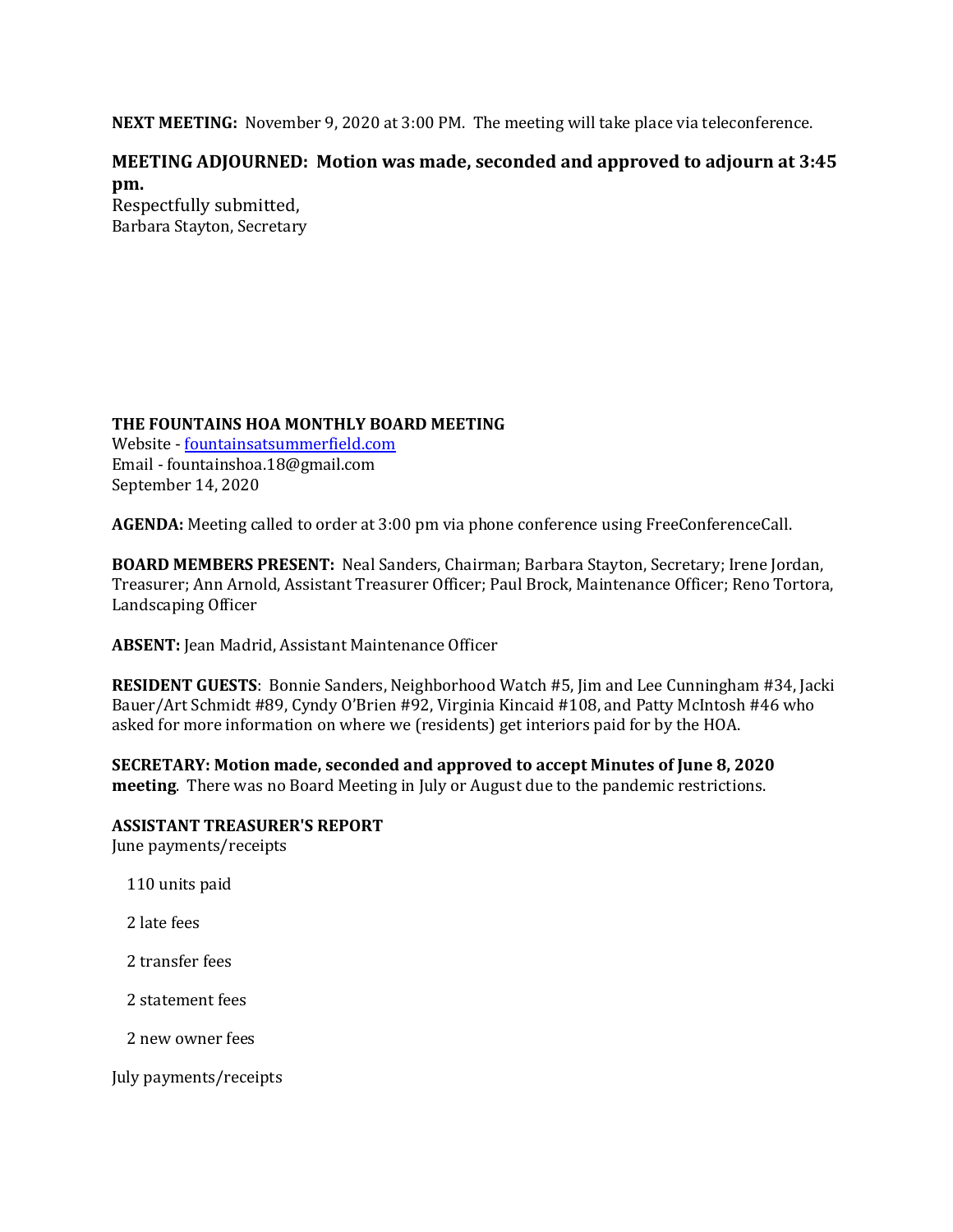110 units paid

 1 late fee

- 1 transfer fee
- 1 statement fee
- 1 new owner fee

August payments/receipts

110 units paid

 1 late fee

 1 statement fee

#### **TREASURER'S REPORT:**

For the past three months when no Board Meetings were held because of the pandemic restrictions.

14. Funds on Hand as of:

|                                | Jun-20     | Jul-20     | Aug-20     |
|--------------------------------|------------|------------|------------|
| Total Reserves Funds on Hand   | 450.137.39 | 429.583.30 | 416,004.15 |
| Total Operations Funds on Hand | 58.285.73  | 64.830.38  | 72,480.75  |
| Total Funds on Hand            | 508.423.12 | 494.413.68 | 488,484.90 |

#### 15. Checks Issued:

|                         | #'s Issued | Total Amount | Reserve Pymts |
|-------------------------|------------|--------------|---------------|
| Checks Issued in June   | 3354-3369  | 59.644.07    | 30,085.35     |
| Checks Issued in July   | 3370-3390  | 59,195.93    | 25,475.28     |
| Checks Issued in August | 3391-3410  | 92,355.08    | 9,780.14      |

In June: There was one debit card charges for  $$27.24$ . There was one EFT payment to the IRS for  $$1,752.00$ .

In August: There were two debit card charges in August totaling \$954.38

16. American Family did not issue any check in May, June or July to The Fountains for the repairs to Unit 2. American Family issued 2 checks in March and April (1 each month) which were then paid to the contractor, R K Construction for a total of \$29,801.47. American Family issued a third check in August which was then paid to R K Construction for \$46,226.58. All the deposits and the checks to the contractor were coded to general ledger account 6250, Miscellaneous. The net effect to The Fountains is zero.

17. Project Costs: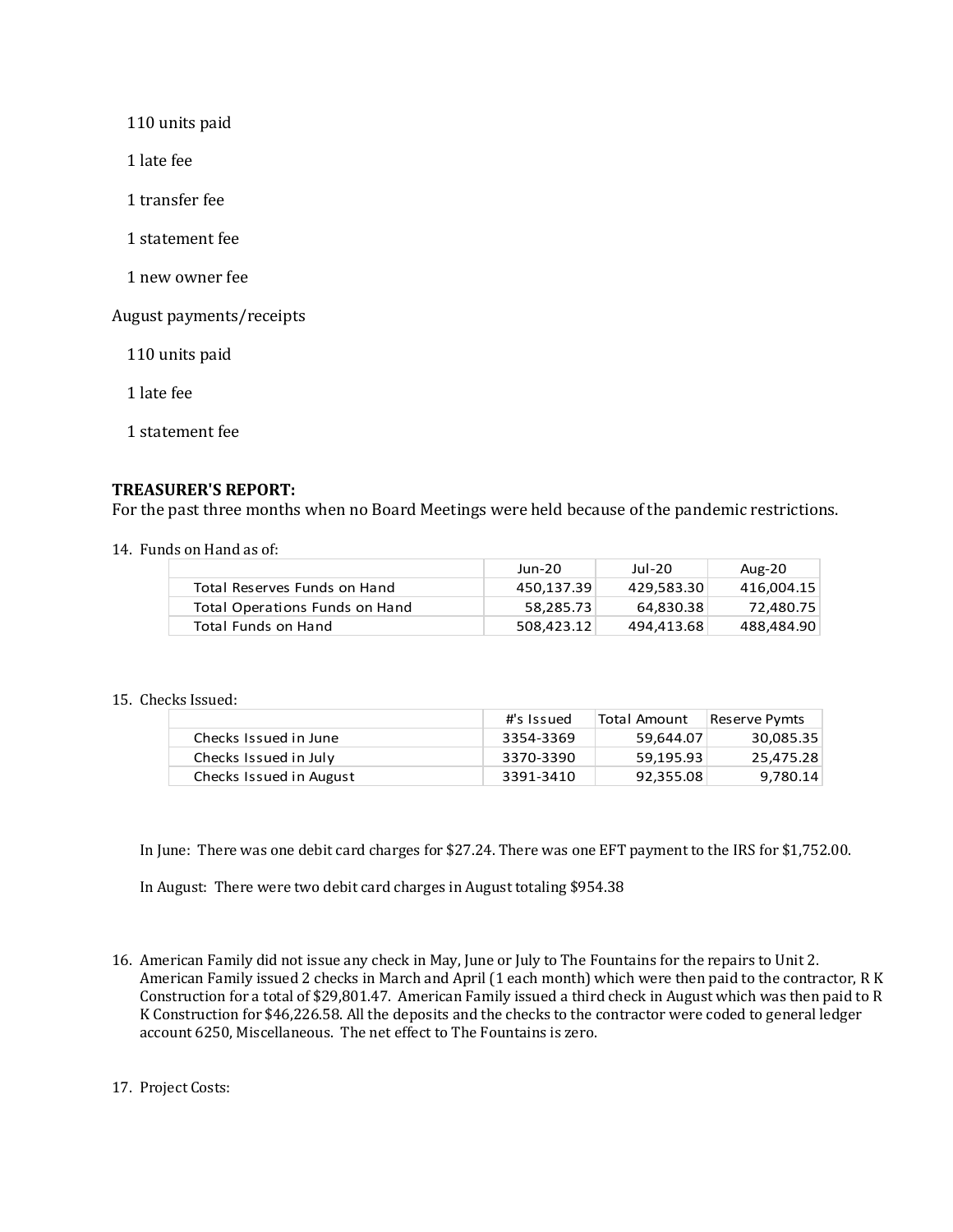| Project Costs Summary To Date |      |                                            |      |           |
|-------------------------------|------|--------------------------------------------|------|-----------|
|                               | 2018 | 2019                                       | 2020 | Total     |
| Deck Project                  |      | 73,334.12 138,871.59 150,686.14 362,891.85 |      |           |
| Siding Project                |      | 21,403.27 45,718.72 17,685.84              |      | 84,807.83 |

#### Motion made, seconded and approved to accept Treasurer's report.

**COMMUNICATIONS:** Unit #16 sold and there are currently 3 units For Sale - #73, #74 and #83.

#### **LANDSCAPE:**

- 1. Landscape Vendor Bids Four Vendors sent in bids for Landscape Maintenance
	- A. Brightview...3yr Bid

1st year  $$4182/m$ onth (no change)  $$50,208/yr$ 

2nd year \$4310/month (3% increase) \$51,720/yr

3rd year \$4439/month (3% increase) \$53,268/yr

B. Pacific Landscape 1yr Bid

\$4,789/mo \$57,468/yr

C. Signature Landscape 1yr Bid

\$3,875/mo \$46,500/yr

D. 1 Oregon Landscape  $(1yr-3yr\,$  pricing available, did not submit as requested)

\$4995/mo

### **Based on the recommendation of the Landscape Officer a motion was made to extend the** contract to BrightView. The motion was seconded and approved.

2. The Brightview crew has not been out to take care of the landscaping because of the Hazardous Air Quality. As soon as the air quality improves they will resume their work pruning/trimming and adjusting the irrigation for seasonal changes.

3. Treecology is UNDER LEVEL 2 EVACUATION ORDERS so will not be out for removal of diseased trees staying within remaining budget of \$1200 until they are back in their facility

4. Reno Tortora, Landscape Officer is stepping down after a very successful term in the job. He has looked after our landscaping needs communicating well with Brightview.

A motion was made to nominate Jim Cunningham as the new Landscape Officer. The motion was seconded and approved.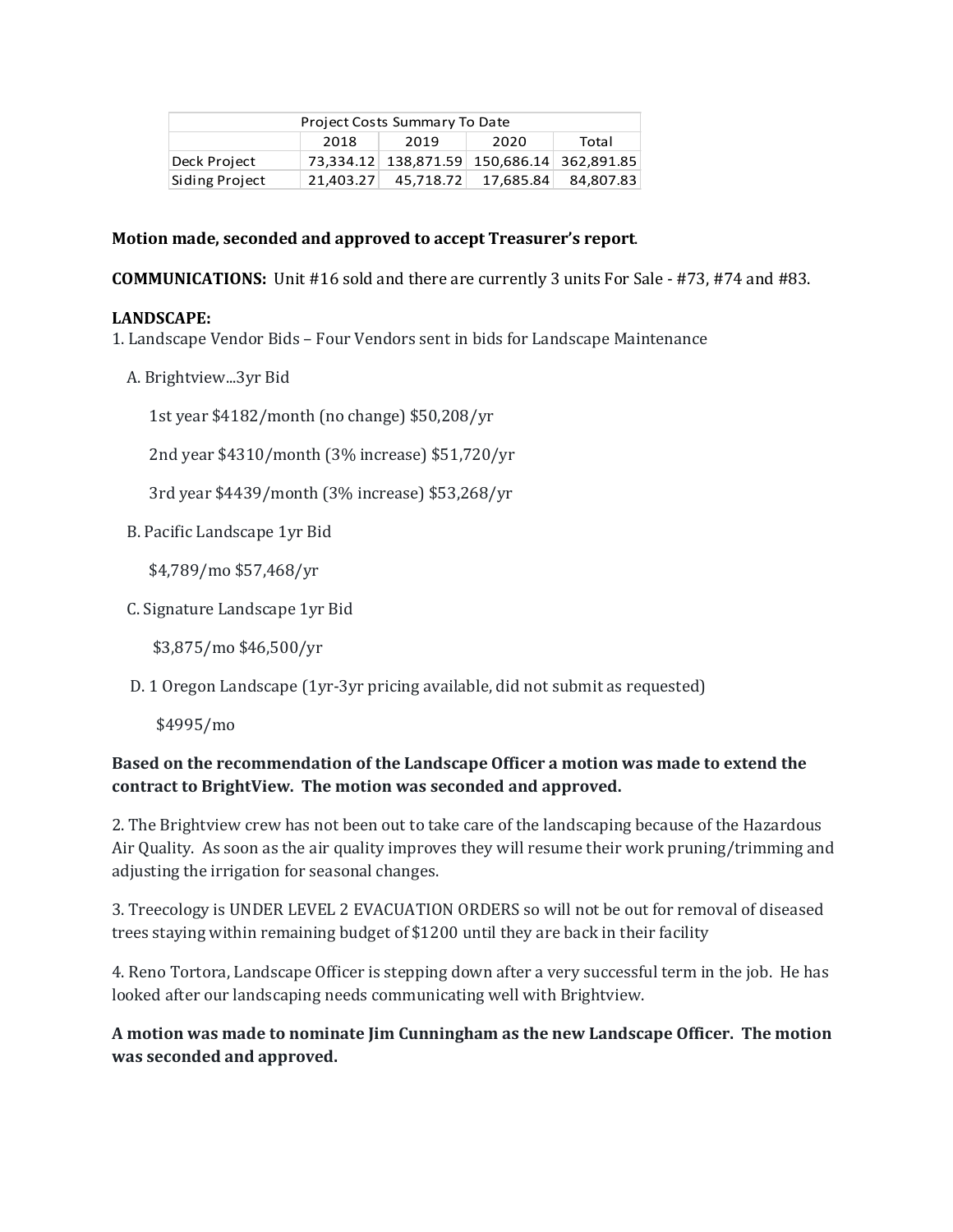#### **MAINTENANCE:**

1. On Wednesday, September 9, One Way returned to the Fountains to continue painting the gables and fascia. One Way says that it will take about two or three weeks from today to complete the remaining work. If the warm, dry weather holds up, the entire siding project should be completed by early October.

2. Jon Erickson and his subcontractor, Dave Smith, are scheduled to begin work on the south-facing decks on Units 36 and 44 on September 16. They will also apply coating to the west-facing deck on Unit 36 during this stint. At the end of September when these decks are completed, Jon and his sub will have 10 more decks to complete next year in 2021. These 10 remaining decks are attached to units 18, 39, 55, 56, 59, 74, 77, 78, 80 and 98.

3. As several residents have pointed out, our red lobby entryway doors and door casings need to be repainted. Dave Smith (the Dave Smith on our maintenance committee) and I have received bids from three companies to paint the 30 entryway doors at the Fountains. The first two companies come highly recommended by the manager at Rodda Paint in Tualatin.

R&F Property Improvement and Painting LLC: \$3,750.00

Ofstad Management CO: \$3,200.00

One Way Quality Construction: \$6,000.00

Paul Brock, Maintenance Officer, recommends that we go with Ofstad Management Company for the painting job.

A motion was made to accept the bid from Ofstad Management Co. It was seconded and **approved**. The work will be done once the budget for next year is established. Every effort will be made to have this project done in 2021.

#### **UNFINISHED BUSINESS:**  None

#### **NEW BUSINESS:**

Two Resolutions were proposed. The first Resolution is to ratify the Areas of Responsibility document that determines maintenance and repair responsibility as between and Association and the Owner.

### **A** Motion was made, seconded and approved to add this resolution to our governing **documents**

The second Resolution is to clarify the Bylaws concerning insurance and setting insurance deductible amounts. The Resolution explains the conditions, requirements, and procedures.

### **A** Motion was made, seconded and approved to add this resolution to our governing **documents**

Both Resolutions will be emailed or delivered to all residents.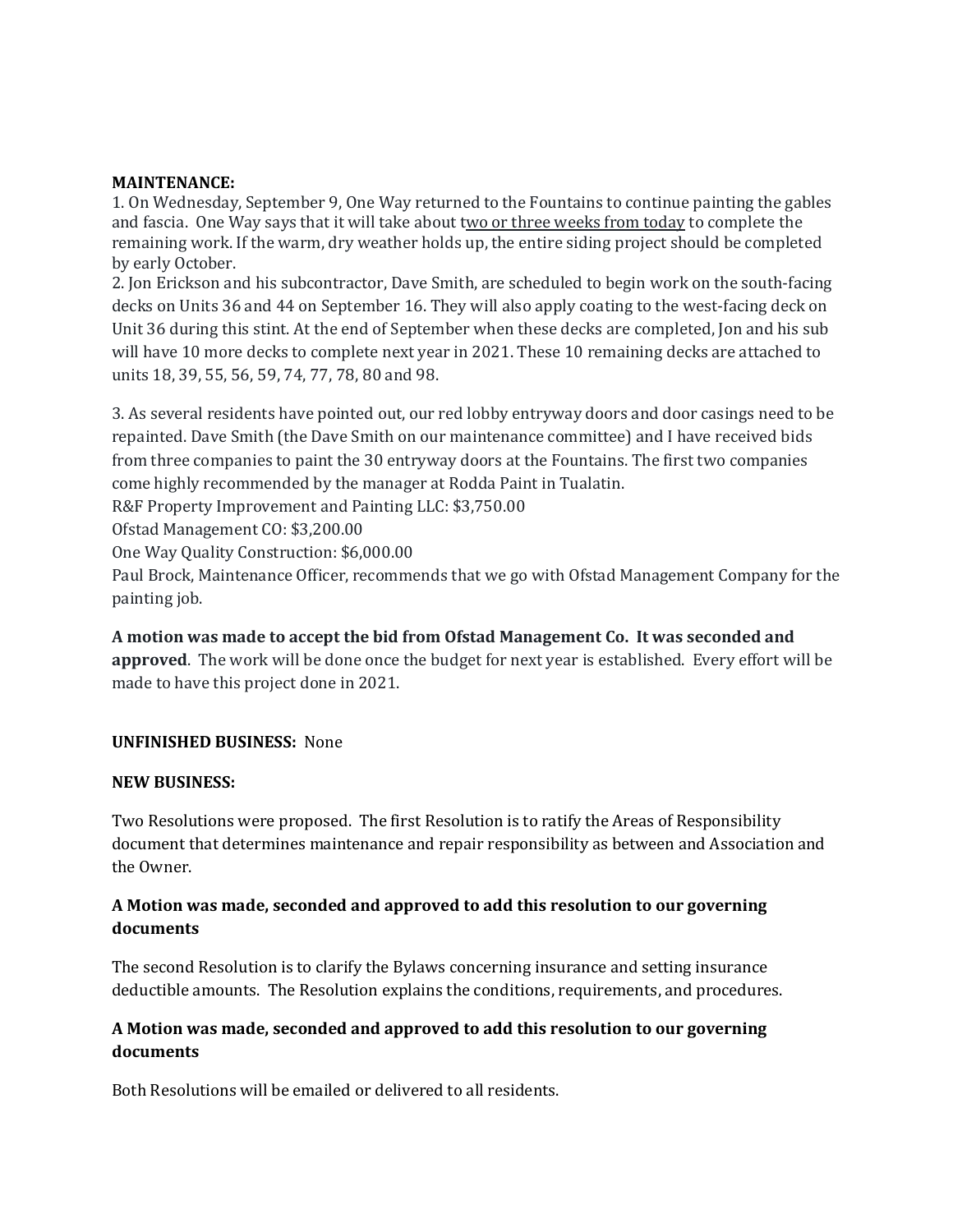**A** motion was made, seconded and approved to adjourn to Executive Session. The board adjourned to Executive Session at 3:40 pm.

**The Board reconvened from Executive Session at 4:10 pm.** No action was taken as a result of the Executive Session

**NEXT MEETING:** October 12, 2020 at 3:00 PM place to be determined.

**MEETING ADJOURNED:** Motion was made, seconded and approved to adjourn at 4:15 pm. Respectfully submitted, Barbara Stayton, Secretary

#### **THE FOUNTAINS HOA MONTHLY BOARD MEETING**

Website - fountainsatsummerfield.com Email - fountainshoa.18@gmail.com June 8, 2020

**AGENDA:** Meeting called to order at 3:00pm

**BOARD MEMBERS PRESENT:** Neal Sanders, Chairman; Barbara Stayton, Secretary; Irene Jordan, Treasurer; Ann Arnold, Assistant Treasurer Officer; Paul Brock, Maintenance Officer; Reno Tortora, Landscaping Officer

**ABSENT:** Jean Madrid, Assistant Maintenance Officer

**RESIDENT GUESTS**: Joan Mathews #30, Welcome Committee; Jim Cunningham #34, Maintenance Committee; Lorry Christian #67, Virginia Kincaid #108, and Patty McIntosh #46 who wanted to know the number of decks that are finished, the date of the contractor's current contract, and the insurance policy for One Way Quality Construction.

**SECRETARY: Motion made, seconded and approved to accept Minutes of March 9, 2020 meeting**. There was no Board Meeting in April or May due to the pandemic.

#### **ASSISTANT TREASURER'S REPORT**

March payments/receipts

109 units paid 2 units late fee paid 2 Statement Fees 1 Transfer Fee 1 New Owner Fee

April payments/receipts

109 units paid 1 unit late fee paid

May payments/receipts

109 units paid 1 unit late fee paid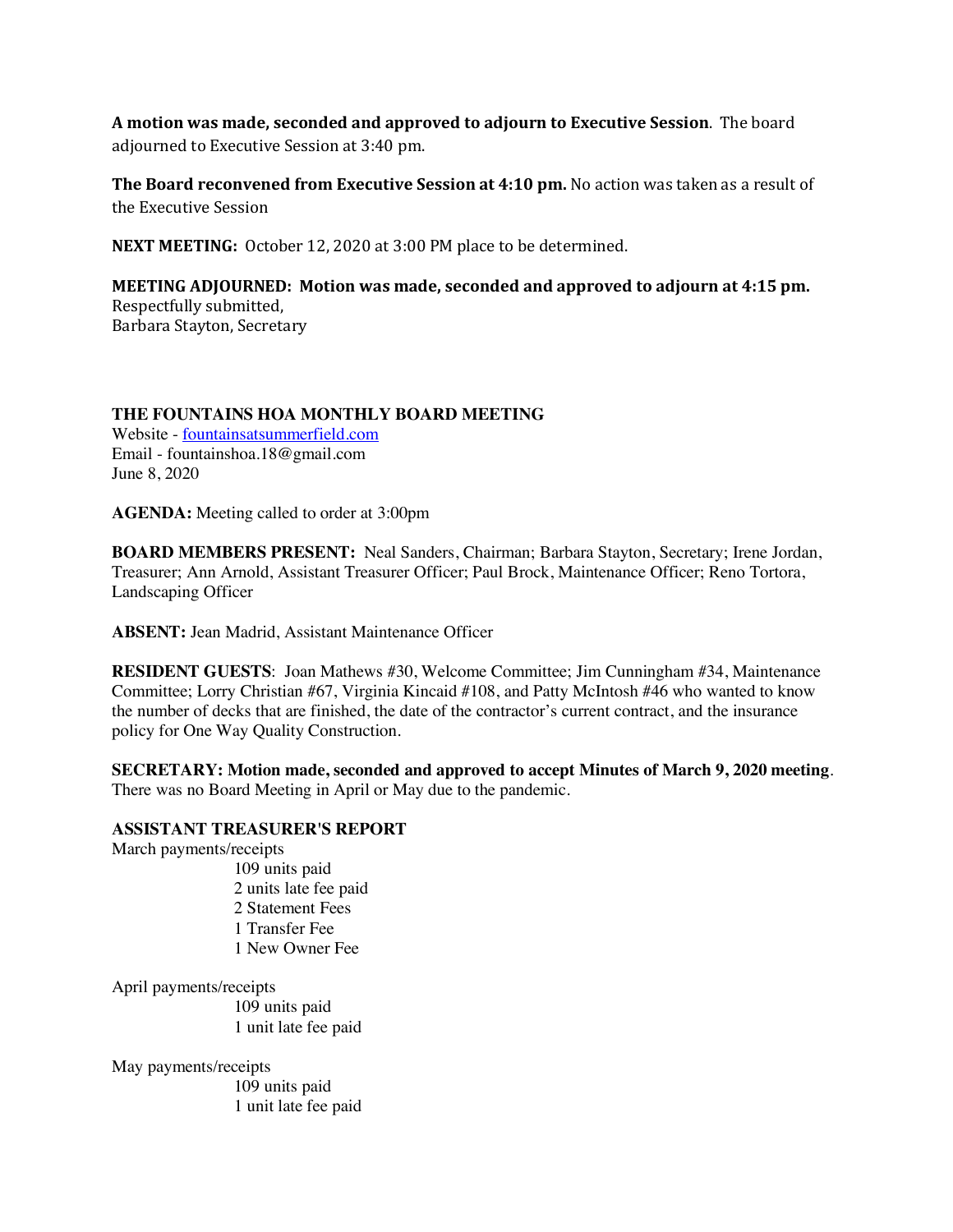One resident has not paid the monthly assessment for three months, but the unit is vacant and for sale with the sale pending. The past monthly assessments, plus late fees, plus interest will be collected when the unit closes.

#### **TREASURER'S REPORT:**

For the past three months when no Board Meetings were held because of the quarantine.

|                                       | March 2020   | April 2020   | May 2020     |
|---------------------------------------|--------------|--------------|--------------|
| Total Reserve Funds on Hand           | \$512,573.35 | \$495,071.78 | \$473,784.59 |
| <b>Total Operations Funds on Hand</b> | 72.950.45    | 65.446.01    | 59.998.29    |
| Total Funds on Hand                   | 585,523.80   | 560, 517. 79 | 533,728.88   |

#### **Motion made to approve each month separately. All three motions seconded and approved.**

The final report of the 2019 Financial Review was received. This completes the annual work that Schwindt CPA firm does for The Fountains HOA. Electronic copies of the review are available via written request. Schwindt annually prepares our 1099's, Reserve Study, federal and state tax filings and financial reviews.

Twice in May, funds were transferred to replenish the HomeStreet Reserve Money Market account. Payments for reserve expenditures are paid out of the HomeStreet Reserve Money Market account. One May 15, the Board of Directors met at On Point Credit Union and \$50,000 was withdrawn from the On Point Money Market account. And again, on May 28 the Board of Directors met at Key Bank to close the two accounts – a CD matured May 28 for \$87,575.16 and the Reserve checking account for \$7,560.00. Both On Point and Key Bank issued checks to The Fountains HOA, as payee, and the checks were deposited into the HomeStreet Reserve Money Market account the same day the checks were issued.

In March, check numbers 3294 through 3315 were issued for a total of \$73,794.32. Total Reserve payments were \$29,401.68.

In April, check numbers 3316 through 3334 were issued for a total of \$81,307.33. Total Reserve payments were \$31,079.16.

In May, check numbers 3335 through 3353 were issued for a total of \$64,845.82. There was on debit card charge for \$158.36. Total Reserve payments were \$33,807.50.

American Family did not issue any check in May to The Fountains HOA for the repairs on Unit 2. American Family issued 2 checks in March and April (1 each month) which were then paid to the contractor, R K Construction for a total of \$29,801.47. Both the deposits and the checks to the contractor were coded to general ledger account 6250 Miscellaneous. The net effect to The Fountains HOA is zero.

|                 | 2018      | 2019       | 2020      | Total to date |
|-----------------|-----------|------------|-----------|---------------|
| Deck Project    | 73.334.12 | 138.871.59 | 95.117.90 | 307,323.61    |
| Siding Project. | 21.403.27 | 45.718.72  | 17.685.84 | 84,807.83     |

#### **Motion made, seconded and approved to accept Treasurer's report**.

**COMMUNICATIONS:** Three units (#17, #55 and #68) are Sale Pending and due to close later in June. Two units have sold since the first of the year. During the months of March, April and May several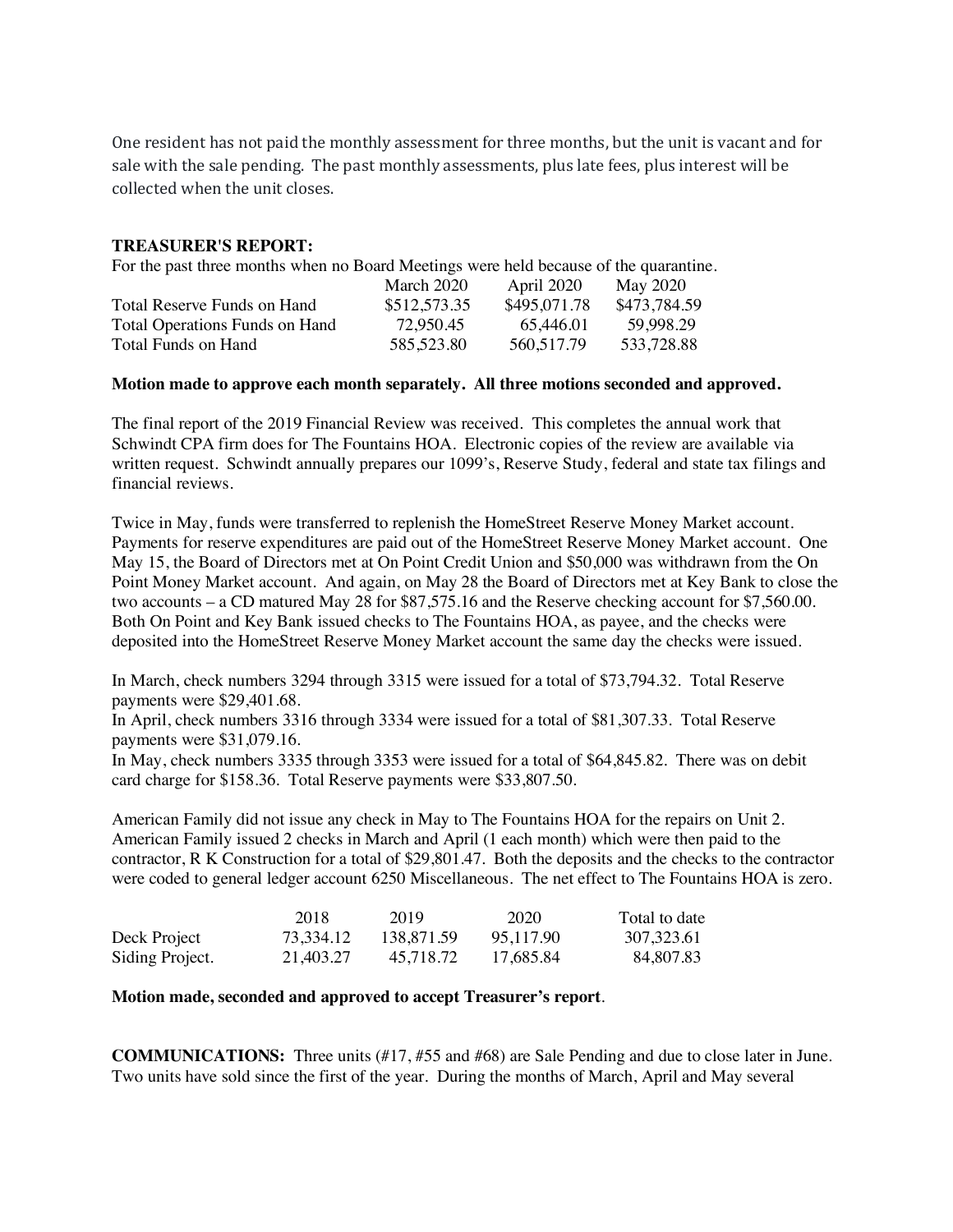Forums and Special Announcements were sent out to the residents via email and delivered to those residents without email.

**LANDSCAPE:** Reno announced that he is in the process of looking at commercial landscaping companies in order to send out requests for bids for regular landscape maintenance at The Fountains as Brightview's contract is up in September.

He will see what Brightview recommends for aeration and lime application. They will be involved with light summer pruning this summer and will be replacing two trees later in the year.

He will meet with Treecology to determine a 3-5 year plan for taking care of the trees on the property.

**MAINTENANCE:** Paul reported that on June 10 Summit will be treating the outside for sugar ants. An advisory has been sent to all residents. Dave Otis Masonry has cleaned the efflorescence off of the brick work on units #50, #51, and #102. One Way Quality Construction will continue to paint the North and East facing gables and will finish by the end of July.

July 30 the One Way Quality Construction will wash the outside windows and remove damaged screens for repair.

Paul has recruited a Maintenance Committee – Jim Cunningham #34, Dave Smith #25, and Bob Hausserman #53 - to work with him on specific maintenance projects. Jim was present and handed out to the Board copies of the committee members and contact information.

**UNFINISHED BUSINESS:** The Town Hall meeting of Fountains residents scheduled for August was cancelled due to the COVID-19 restrictions about the numbers of people allowed to congregate in the Clubhouse.

**NEW BUSINESS:** In light of the changes now taking place at Landye Bennett Blumstein LLP, Barbara Stayton made a motion that The Fountains HOA retain Stuart Cohen to act as our legal counsel. The motion was seconded and approved.

The Fountains HOA has a new mailing address at Postal Connection: **The Fountains PMB 165, 16200 SW Pacific. Hwy, Suite H, Tigard, OR 97224** 

Neal reported that a resident's radon test came back at 3.8 which is below EPA standards and no mitigation will be done.

**NEXT MEETING:** July 13, 2020 at 3:00 PM in the Summerfield Clubhouse.

**MEETING ADJOURNED:** Motion was made, seconded and approved to adjourn at 3:50 pm.

Respectfully submitted, Barbara Stayton, Secretary

# **THE FOUNTAINS HOA MONTHLY BOARD MEETING**

Website - fountainsatsummerfield.com Email - fountainshoa.18@gmail.com March 9, 2020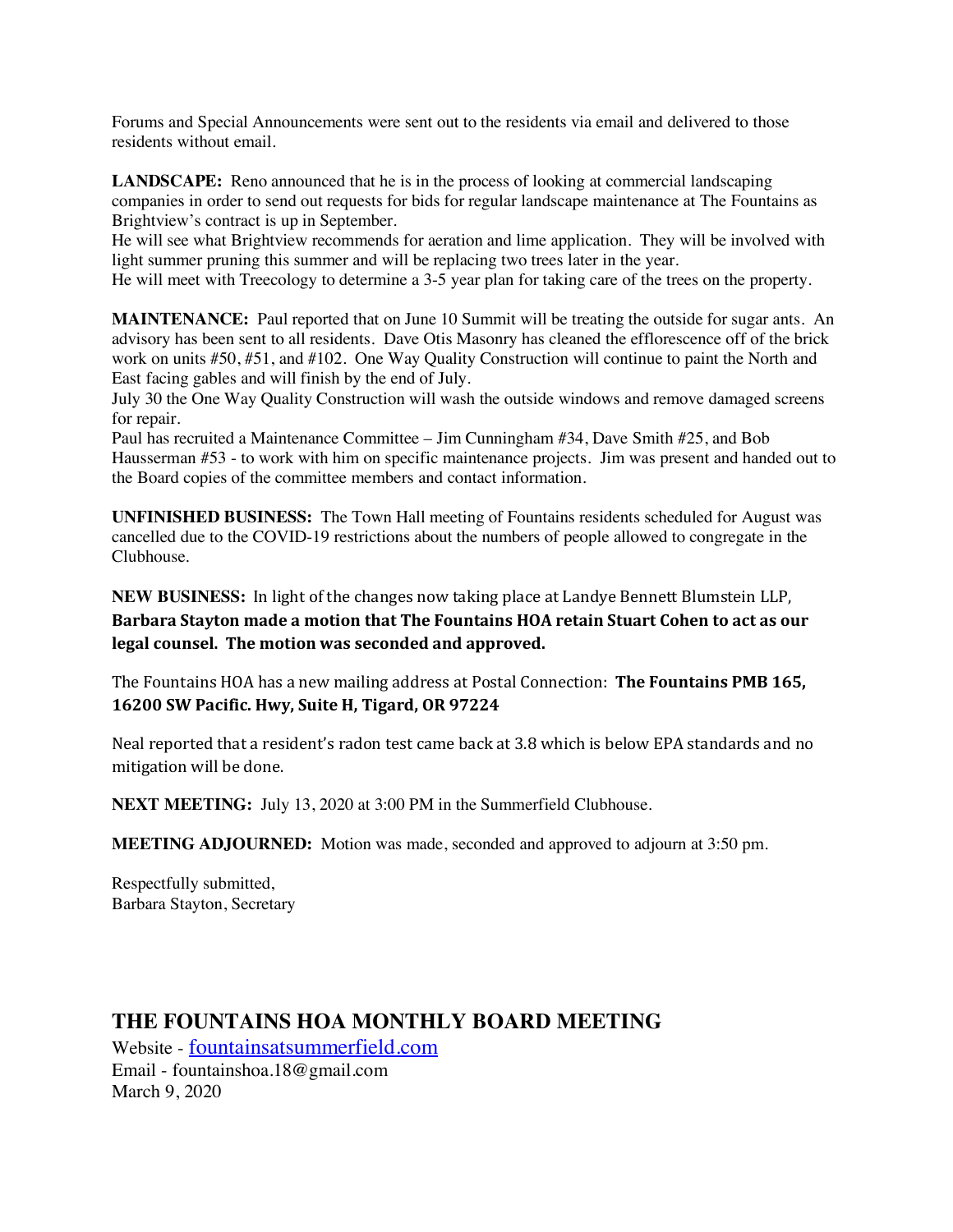**AGENDA:** Meeting called to order at 3:00pm

#### **BOARD MEMBERS PRESENT:**

Neal Sanders, Chairman; Barbara Stayton, Secretary; Irene Jordan, Treasurer; Ann Arnold, Assistant Treasurer Officer; Paul Brock, Maintenance Officer; Reno Tortora, Landscaping Officer

**ABSENT:** Jean Madrid, Assistant Maintenance Officer

#### **RESIDENT GUESTS**: Lorry Christian #67 and Richard Cox #81

**SECRETARY:** Motion made, seconded and approved to accept Minutes of February meeting.

#### **TREASURER'S REPORT:**

| Total Reserve Funds on Hand           | \$514,415.67 |
|---------------------------------------|--------------|
| <b>Total Operations Funds on Hand</b> | \$90,761.71  |
| Total Funds on Hand                   | \$605,177.38 |

Checks number 3274 through 3293 were issued for a total of \$88,990.19. There was one debit card charge for \$30.00. The charge should have been \$29.00 and the vendor has issued a \$1.00 credit to our account which should show up in March. Total Reserve Payments were \$12,406.00.

During the month, American Family issued the first of three checks to The Fountains for the repairs to Unit 2 in the amount of \$50,375.14. The deposit is offset by an invoice from the contractor for the same amount. Check #3283 in the amount of \$50,375.14 was issued to the contractor, R K Construction. Both the deposit and the check to the contractor were coded to general ledger account 6250, Miscellaneous. The net effect to the Fountains financials is zero.

|              | 2018      | 2019       | 2020      | Total to date |
|--------------|-----------|------------|-----------|---------------|
| Deck Project | 73,334.12 | 138,871.59 | 27.920.40 | 240,126.11    |

Motion made, seconded and approved to accept Treasurer's report.

#### **ASSISTANT TREASURER'S REPORT**

February payments/receipts 110 units paid

1 unit late fee paid 1 Statement fee 1 Transfer fee 1 New Owner fee

**COMMUNICATIONS:** Two units are for sale.

**LANDSCAPE:** Reno reported that Treecology has visited the property and assessed the remainder of the tree trimming needed. **Motion made, seconded and approved to have Treecology complete the tree trimming for \$9,625**. Brightview will finish pruning and the moss/liverwort removal before providing quotes for mulch on the beds. Brightview contract is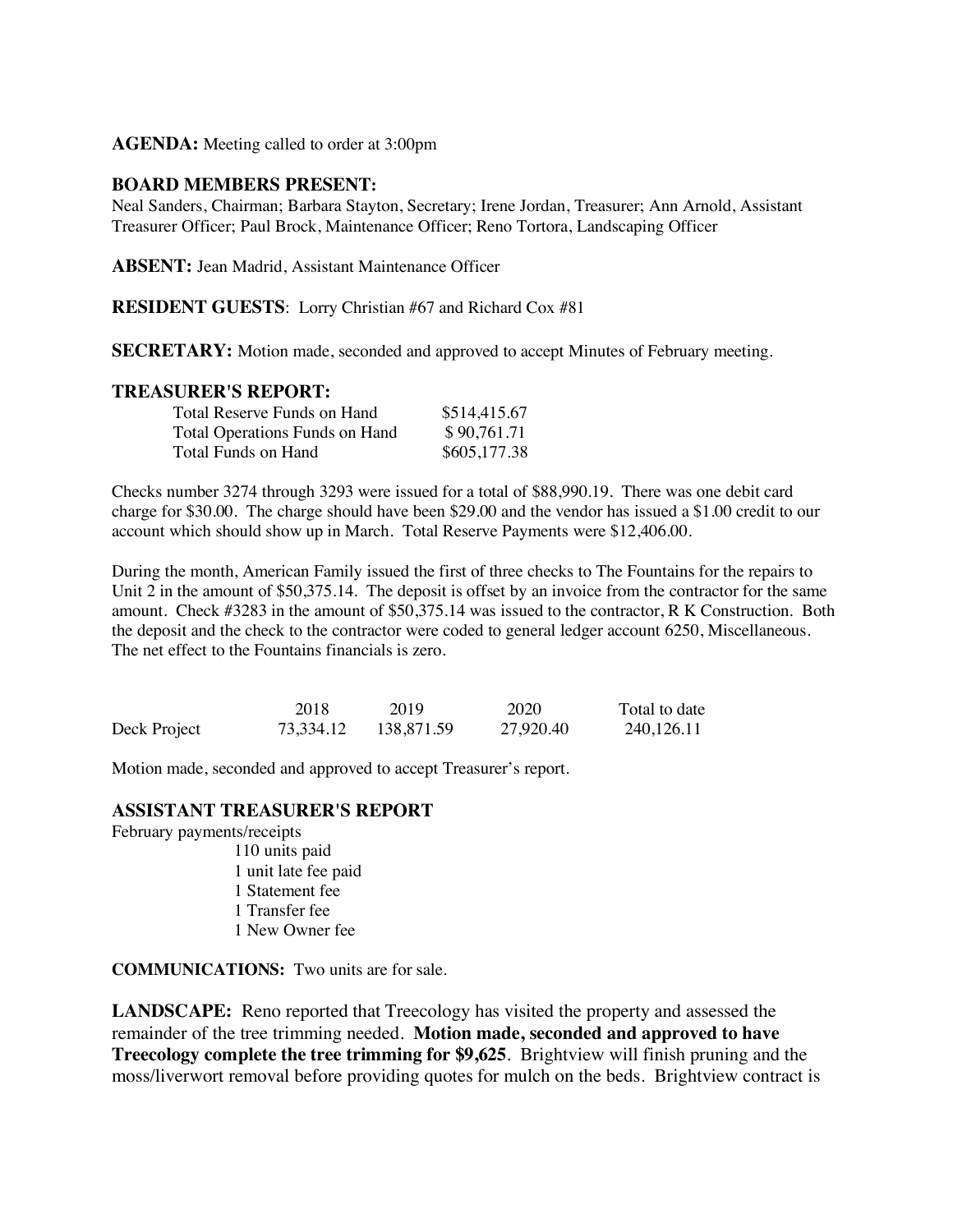up in September 2020. At this time their work has improved significantly. Reno feels there is no need to change vendors.

**MAINTENANCE:** The annual damaged window screen collection for repair will take place at the end of March. Jean will put notices up for residents who want screens repairs about pick up date. Paul reviewed and submitted three bids from painting contractors. **A motion was made, seconded, and approved to hire One Way Quality Construction to paint the north and east gables and the 4 south facing gables on bldg. 15418 for a cost not to exceed \$23,000**. Paul also reviewed and submitted three bids for concrete repair. **A motion was made, seconded and approved to hire HOA Services to repair the sidewalks and walkways within the complex as well and the patio on Unit 9 for a price not to exceed \$6,000**. Paul reported that JBC Roofing who installed our current roofs will inspect the roofs of 9 buildings in Phase 1-3 for \$1000 to provide us with more information about the current condition.

**UNFINISHED BUSINESS:** Information was distributed via email and hard copy about the change in our insurance deductible. All residents were notified to check their insurance policies to make sure that they were covered for the new deductible of \$15,000. The review of the Annual Meeting was very positive. It was well organized and positive. A discussion about privacy screens on the new decks was tabled until we get more information about what is available.

**NEW BUSINESS:** The 2020 Town Hall will be in August. Neal will look into possible dates.

**NEXT MEETING:** April 13, 2020

**MEETING ADJOURNED:** Motion was made, seconded and approved to adjourn at 4:15 pm.

Respectfully submitted, Barbara Stayton, Secretary

**THE FOUNTAINS HOA MONTHLY BOARD MEETING**

Website - fountainsatsummerfield.com Email - fountainshoa.18@gmail.com February 10, 2020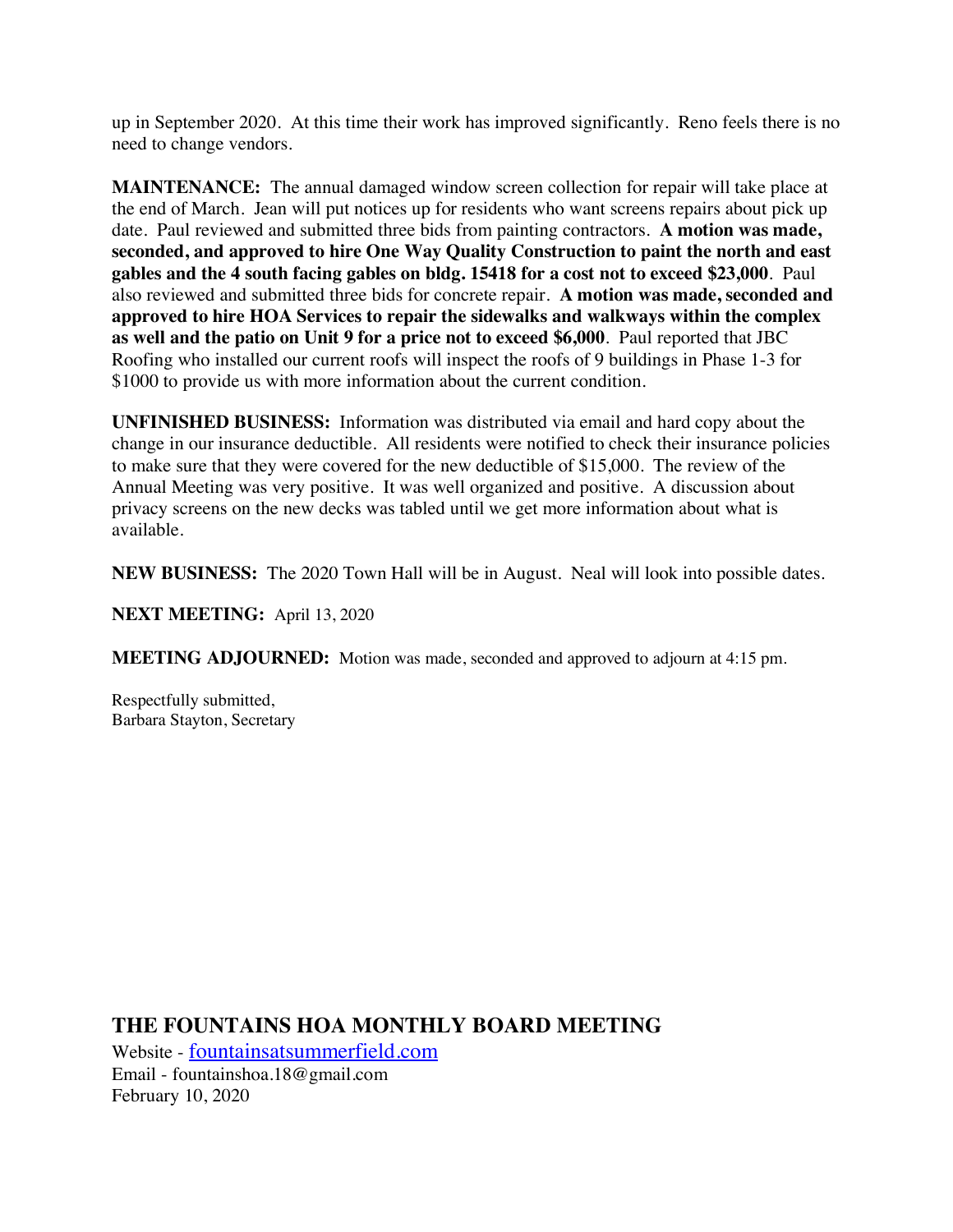#### **AGENDA:** Called to order at 3:00pm

#### **BOARD MEMBERS PRESENT:**

Neal Sanders, Chairman; Barbara Stayton, Acting Secretary; Irene Jordan, Treasurer; Ann Arnold, Assistant Treasurer Officer; Paul Brock, Maintenance Officer; Reno Tortora, Landscaping Officer

**ABSENT:** Nancy Schade, Secretary; Jean Madrid, Assistant Maintenance Officer

**RESIDENT GUESTS**: Patty McIntosh #46 who wanted to know about "seller's disclosure" on the decks and repairs on the roof. Neal asked her for clarification, and she gave no response. Other residents in attendance were Joan Mathews #30, Maryann Smith #80, Bonnie Sanders #5.

**SECRETARY:** Motion made, seconded and approved to accept Minutes of January meeting.

#### **TREASURER'S REPORT:**

| Total Reserve Funds on Hand    | \$526,635.53 |
|--------------------------------|--------------|
| Total Operations Funds on Hand | \$78,155.77  |
| Total Funds on Hand            | \$604,791.30 |

Checks numbered 3256 through 3273 for a total of \$50,277.25 were issued in January. There was one debit card charge for \$165.00.

|              | 2018      | 2019       | 2020      | Total to date |
|--------------|-----------|------------|-----------|---------------|
| Deck Project | 73,334.12 | 138,871.59 | 15.514.40 | 227.720.11    |

Motion made, seconded and approved to accept Treasurer's report.

#### **ASSISTANT TREASURER'S REPORT**

January payments/receipts 110 units paid 1 unit late fee paid

**COMMUNICATIONS:** One unit has sold and one is for sale.

#### **LANDSCAPE:**

Reno is working with Brightview to remove moss and liverwort from beds. Brightview will also be looking into the maintenance of the upper fountain to adjust the fountains to the proper height. HOA Services has submitted a quote for moss removal on the brick wall along Naeve Road. Reno will ask that they also look at the moss on the brick wall along Summerfield Drive. HOA Services will be repairing the tree root damage between the patio and brick trim on Unit 76.

#### **MAINTENANCE:**

Paul has received two bids for concrete grinding of sidewalks and 1 patio. HOA Services bid \$5500. Coast Pavement Services bid \$6840. He expects a third bid tomorrow.

Paul introduced quest speaker, Josh Robertson from Aylwin Construction who is also a Certified Roof Max Dealer. He looked at our roofs earlier today. The roofs showing signs of wear were on building 15695 and the ones showing less wear were on buildings 15432 which is understandable since the roofs were installed in phases over 5 years. He then explained the Roof Max product that could extend the life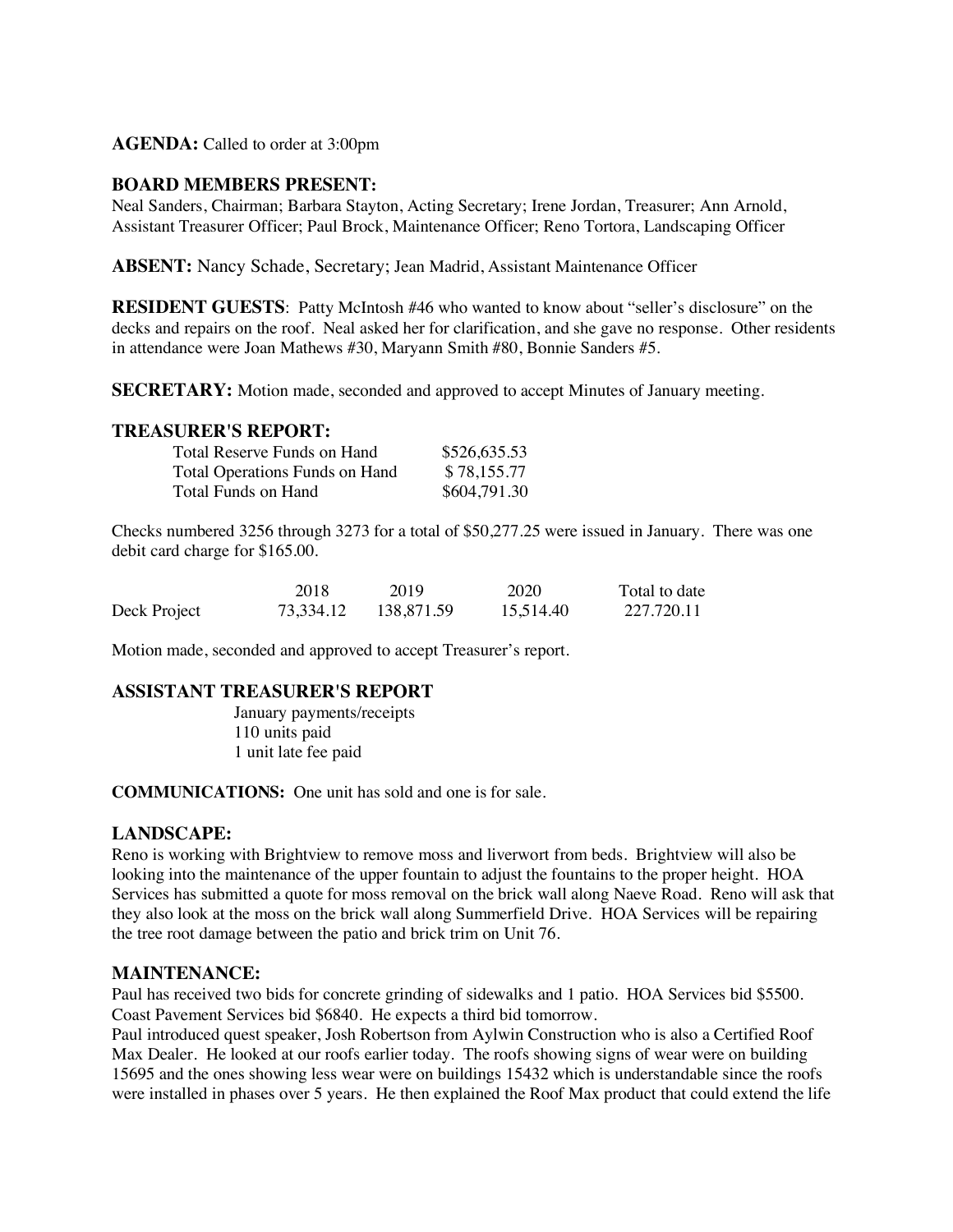of a roof. His presentation was followed by a general discussion of how the Reserve Study is set up to spread the cost of new roofs over 5 years and that the Fountains is currently on target to meet this financial obligation. Recommendations for future planning and options were discussed.

#### **UNFINISHED BUSINESS:**

Board members need to be at the meeting by10:30 on February 19 for the Annual Meeting. A Draft copy of the minutes from last year's meeting needs to be sent out via email for review rather than printing copies. The Agenda was reviewed. Residents who have questions about Radon can address them to the Soil Solutions Representative who will be present after the Annual Meeting is adjourned. **A Motion was made, seconded and approved to include the Statement about Radon on the website under the Homeowners link.**

#### **NEW BUSINESS:**

Our insurance agent has informed us that they will be looking for a new provider for  $D \& O$  Liability policy for our complete insurance needs.

**NEXT MEETING:** March 9, 2020

**MEETING ADJOURNED:** Motion was made, seconded and approved to adjourn at 4:20 pm.

Respectfully submitted, Barbara Stayton, Acting Secretary

# **THE FOUNTAINS HOA MONTHLY BOARD MEETING**

Website - fountainsatsummerfield.com Email - fountainshoa.18@gmail.com January 13, 2020

**AGENDA:** Called to order at 3:00pm

### **BOARD MEMBERS PRESENT:**

Neal Sanders, Chairman; Nancy Schade, Secretary; Irene Jordan, Treasurer; Ann Arnold, Assistant Treasurer Officer; Paul Brock, Maintenance Officer; Reno Tortora, Landscaping **Officer** 

**ABSENT:** Jean Madrid, Assistant Maintenance Officer

**RESIDENT GUESTS**: Barbara Stayton #13, Patty McIntosh #46, had questions regarding costs of deck repairs and future roof replacement and also a Level 1 Reserve Study, Clare Engle #78 and MaryAnn Smith #80.

**SECRETARY:** Motion made, seconded and approved to accept Minutes of December meeting.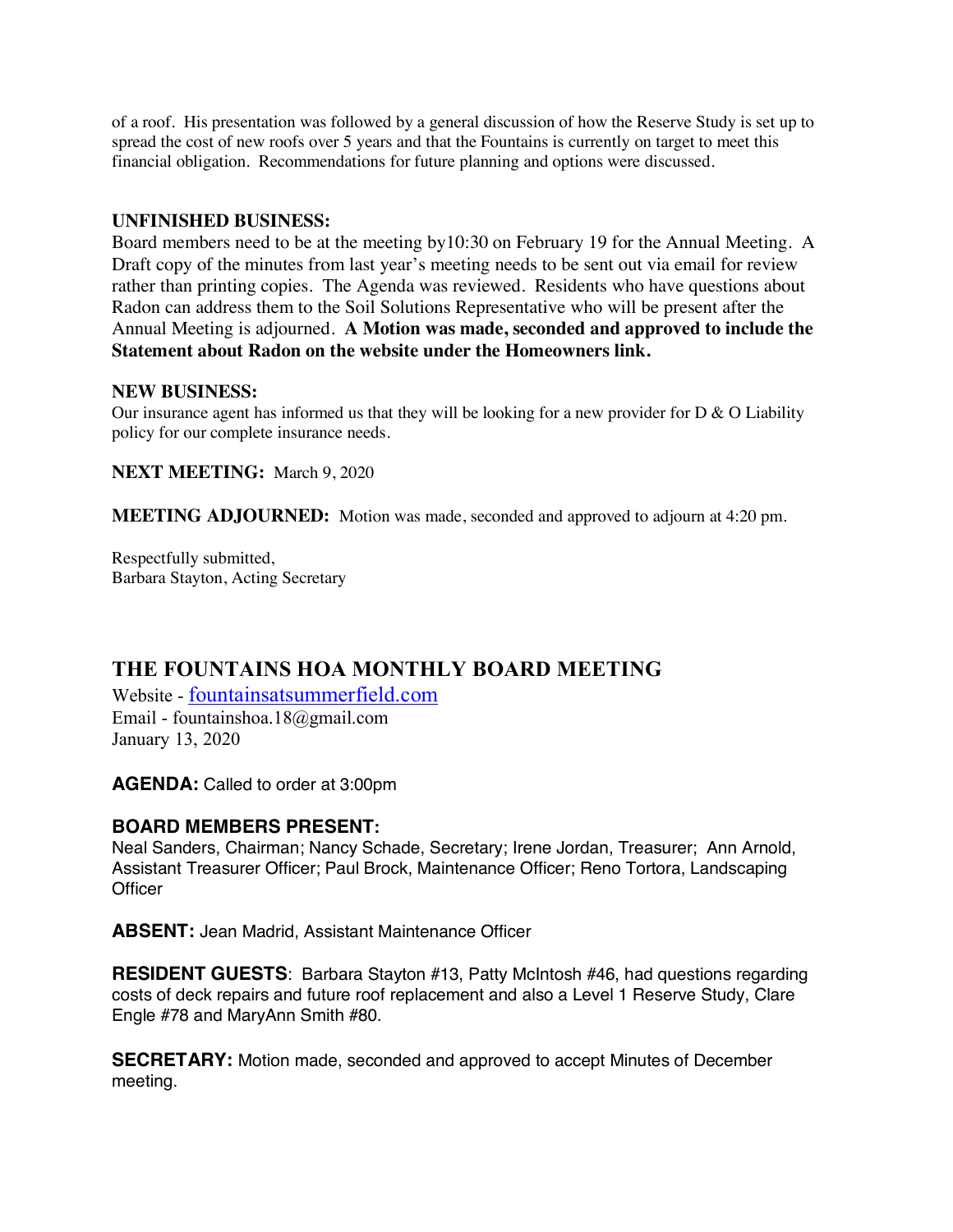### **TREASURER'S REPORT:**

| Total Reserve Funds on Hand           | \$529,591.18 |
|---------------------------------------|--------------|
| <b>Total Operations Funds on Hand</b> | \$69,930.44  |
| <b>Total Funds on Hand</b>            | \$599,521.62 |

Checks numbered 3233 through 3255 for a total of \$36,271.90 were issued in December. There were no debit card charges. Total Reserve payments were \$11,199.95. Total Reserve for 2019 YTD are \$212,275.27. Total Project costs to date are:

|                       | 2018      | 2019       | Total to date |
|-----------------------|-----------|------------|---------------|
| Deck Project          | 73,334.12 | 138,871.59 | 212,205.71    |
| <b>Siding Project</b> | 21.403.27 | 45,718.72  | 67,121.99     |

Motion made, seconded and approved to accept Treasurer's report.

### **ASSISTANT TREASURER'S REPORT**

December payments/receipts 110 units paid 1 unit late fee paid

#### **MAINTENANCE:**

Paul reported that all thirty-two of the capped masonry columns on the decks have been completed. HOA Services provided an estimate of \$5700. for concrete grinding to eliminate trip hazards on our sidewalks and walkways. Coast Paving will be providing an estimate this week.

### **LANDSCAPE:**

Reno indicated the fountain filters have arrived and will be installed tomorrow.

### **UNFINISHED BUSINESS:**

Invitations to the Annual Meeting were distributed to owners. Nancy is in the process of collecting attendance responses from the owners for The Fountains Annual Meeting to be held February 19, 2020.

#### **NEW BUSINESS:**

Paul Tate of Soil Solutions will be invited to attend the Annual Meeting and will be available to answer questions regarding radon after the Annual Meeting. There was some discussion on how many forums should be emailed and distributed to homeowners.

**NEXT MEETING:** February 10, 2020

**MEETING ADJOURNED:** Motion was made, seconded and approved to adjourn at 3:40pm.